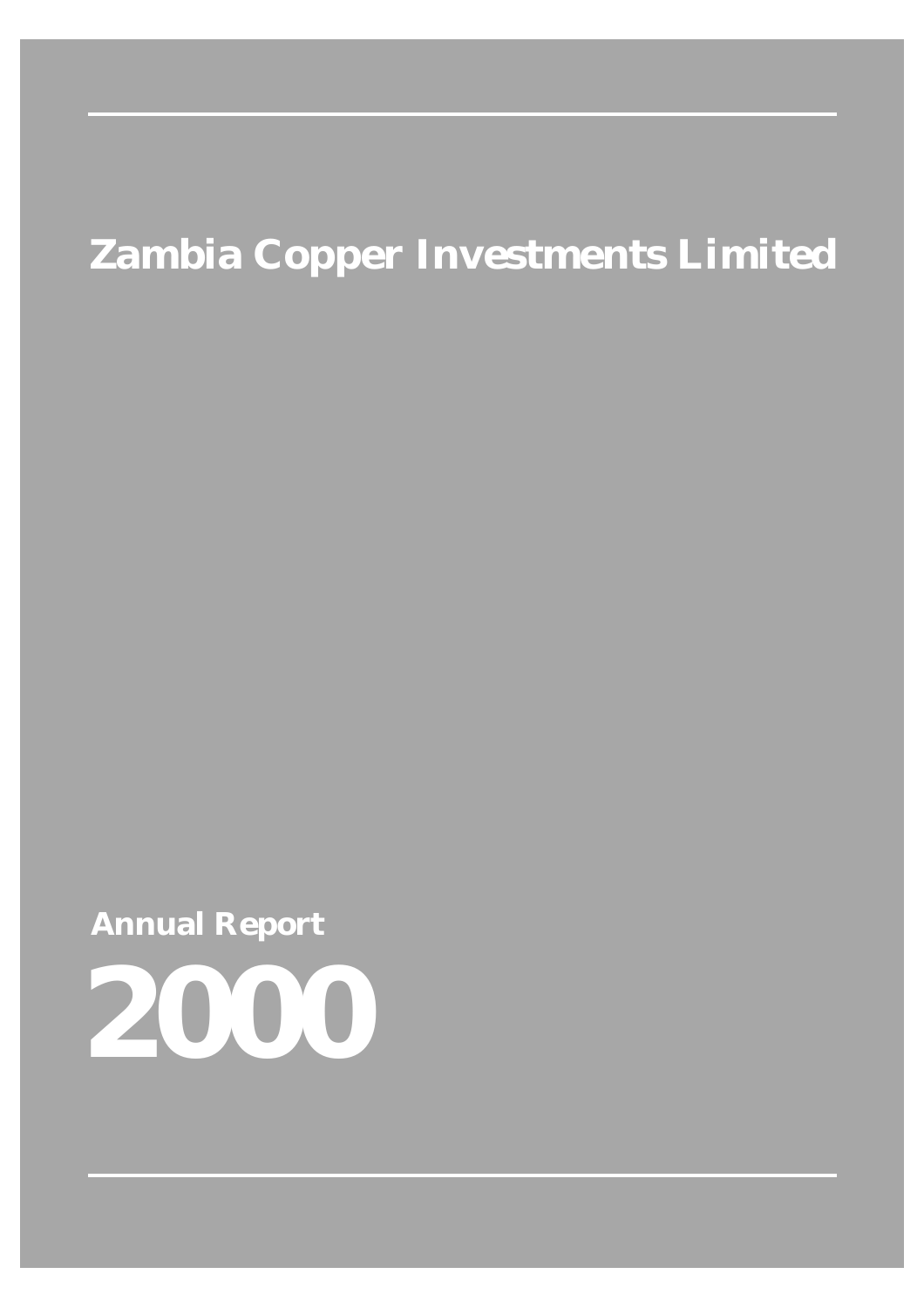# **Chairman's statement**

The year 2000 has seen significant developments which will shape the future of your company. As is set out more fully in the Review of operations and projects, the Company has transformed itself from an investment holding company to an entity which controls Konkola Copper Mines PLC ('KCM'), a company which owns three operating mines and associated processing facilities, has an option to acquire the Nkana smelter and refinery and also owns the undeveloped Konkola Deep Mining Project (the 'KDMP').All of KCM's assets are located in the Republic of Zambia.

Major challenges lie ahead – the existing operations have to be renovated and refurbished at considerable cost; the safety and health of our workforce is paramount and major efforts are being directed towards improving safety and risk awareness at the same time as instituting malaria preventative and HIV/AIDS awareness and educative programmes; the KDMP feasibility study has to be completed and financed. I am confident, however, that the new management team that has been put in place at KCM together with all of the employees that it inherited on completion of the acquisition, will rise to the challenge and I have been particularly encouraged by the way in which all employees have united to achieve the common goal of transforming the assets to sustainable profitability.

Once the KDMP feasibility study is completed, KCM and its shareholders will need to review the optimal financing strategy for KCM.This in turn will have implications for the financial structure of your company and the Board will revert to shareholders, at the appropriate time, with its proposals.

I would like to thank the entire workforce at KCM, as well as our fellow shareholders, the International Finance Corporation (the 'IFC'), the CDC Group plc ('CDC'), Zambia Consolidated Copper Mines Limited ('ZCCM') and the Government of the Republic of Zambia for their respective contributions over the last nine months.

In conclusion, I believe it is totally appropriate that we thank Mr Jack Holmes for the role that he has played in the affairs of the Company, both as Director and Chairman, over many years but most recently as the leader of the negotiating team which has seen the Company's active return to the Copperbelt through its subsidiary, KCM. I wish him well in his retirement.

J W Campbell *Chairman*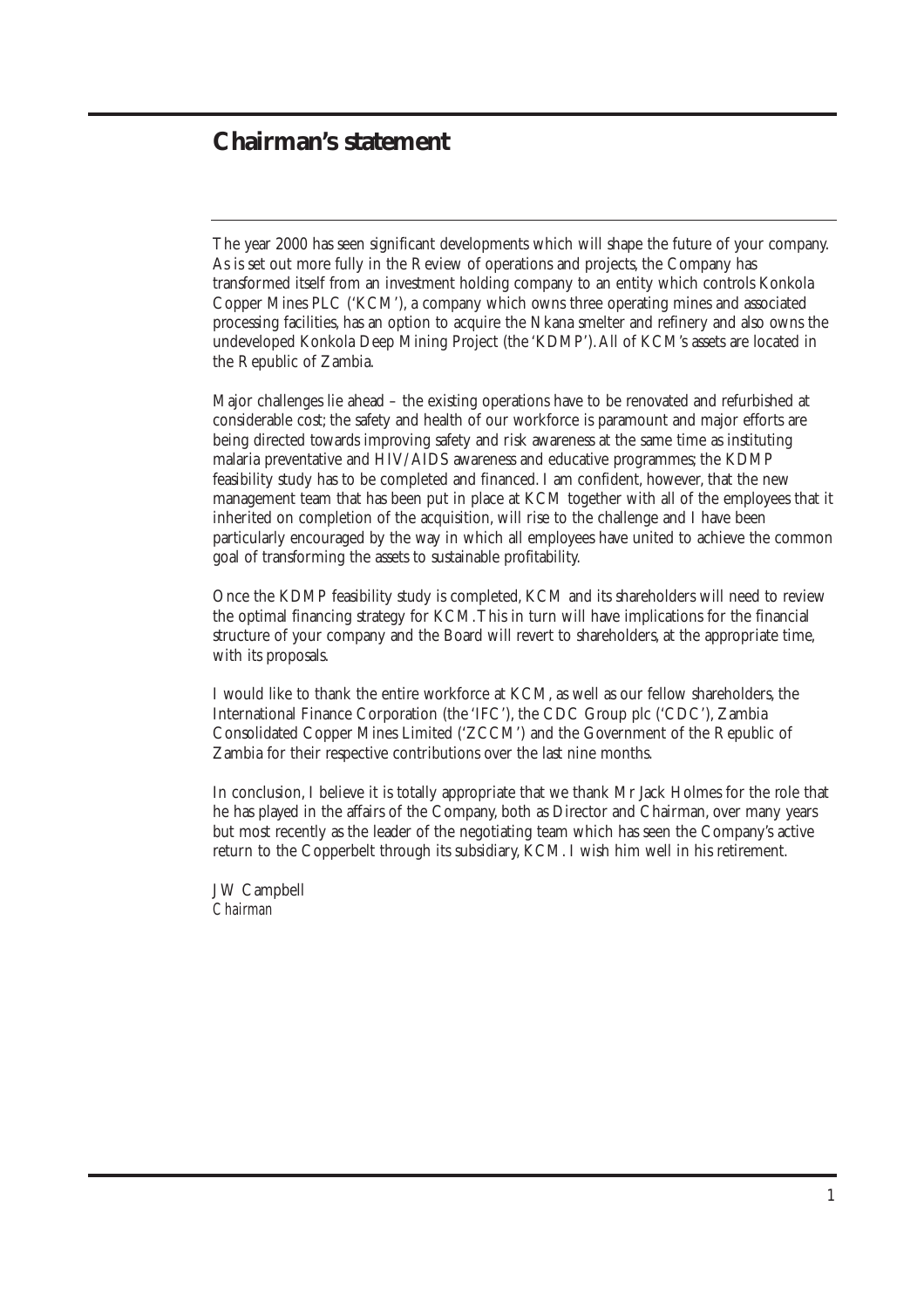# **Review of operations and projects**

### **Financial results**

Zambia Copper Investments Limited ('ZCI' or the 'Company') incurred a consolidated net loss of US\$15.8 million in the year ended December 31, 2000 (eighteen months to December 31, 1999: loss of US\$11.8 million before exceptional items).This includes costs of US\$2.9 million incurred on evaluating the Konkola Project and KCM acquisition in the first quarter, and the operating loss of US\$9.2 million at KCM, consolidated in ZCI from April 1, 2000.

#### **Acquisition of a 65% interest in Konkola Copper Mines PLC**

On March 31, 2000, the Company subscribed for a 65% interest in KCM, a Zambian registered company formed to acquire from ZCCM the assets and certain defined liabilities of its Nchanga and Konkola divisions and the Nampundwe pyrite mine.The other shareholders in KCM are the IFC and CDC Financial Services (Mauritius) Limited, a subsidiary of CDC, each holding 7.5% while ZCCM has a 5% free and 15% repayable interest. On the same date KCM obtained an option over the Nkana smelter and refinery, which are owned by ZCCM (SmelterCo) Limited ('SmelterCo'), a wholly-owned subsidiary of ZCCM. SmelterCo is managed by Anglo Operations Limited ('AOL'), a wholly-owned subsidiary of Anglo American Corporation of South Africa Limited ('AAC'). KCM also entered into three year toll treatment contracts with SmelterCo and Mopani Copper Mines PLC.The purchase consideration payable to ZCCM, in addition to the free and repayable interests, included US\$30 million paid at close and a further US\$60 million which will be payable by KCM in six annual instalments commencing on January 1, 2006. ZCCM also benefits from copper and cobalt price participation schemes.These participation schemes entitle ZCCM to 25% of revenue received by KCM in excess of agreed thresholds in years when other distributions are made to shareholders, subject to annual caps of US\$16 million and an overall cap of US\$125 million.All these amounts payable by KCM and the price thresholds will be indexed to the Producer Price Index published in the United States ('US PPI').

In terms of the acquisition agreements, KCM is committed, in the first three years, subject to the ongoing viability of the existing operations, to capital expenditure, primarily related to the refurbishment of the existing operating asset base, of US\$208 million. KCM's forecast capital expenditure (excluding the KDMP) for the first three years is US\$340 million.The agreements also commit KCM, subject to raising limited recourse project financing of US\$313 million on reasonable terms, to developing the KDMP.

#### **Disposal of interest in Zambia Consolidated Copper Mines Limited**

Simultaneously with the acquisition of the interest in KCM, the Company disposed of its 27.3% interest in ZCCM to the Zambian Government.The consideration due is US\$30 million (indexed to US PPI ) payable in six annual instalments commencing on January 1, 2006.

#### **Metal markets**

In the copper market the cash price averaged US82.2c/lb over the year, an increase of 15% on the US71.4c/lb achieved in 1999.The structural surplus that had depressed the copper market from mid-1997 disappeared from the end of the first quarter of 2000, and a deficit in excess of 400kt seems likely for the year 2000. London Metal Exchange and Comex stocks increased early in the year from 873kt, reaching a high of 911kt at the end of February.Thereafter, there was a remarkable decline in stocks to 416kt at year-end on the back of both robust physical demand and high Chinese imports. Stocks are now close to normal levels.The copper price responded accordingly and trended firmer, breaking US90c/lb in September, before softening as increasing evidence of a slowdown in the USA, together with high oil prices, led to a general base metal sell-off.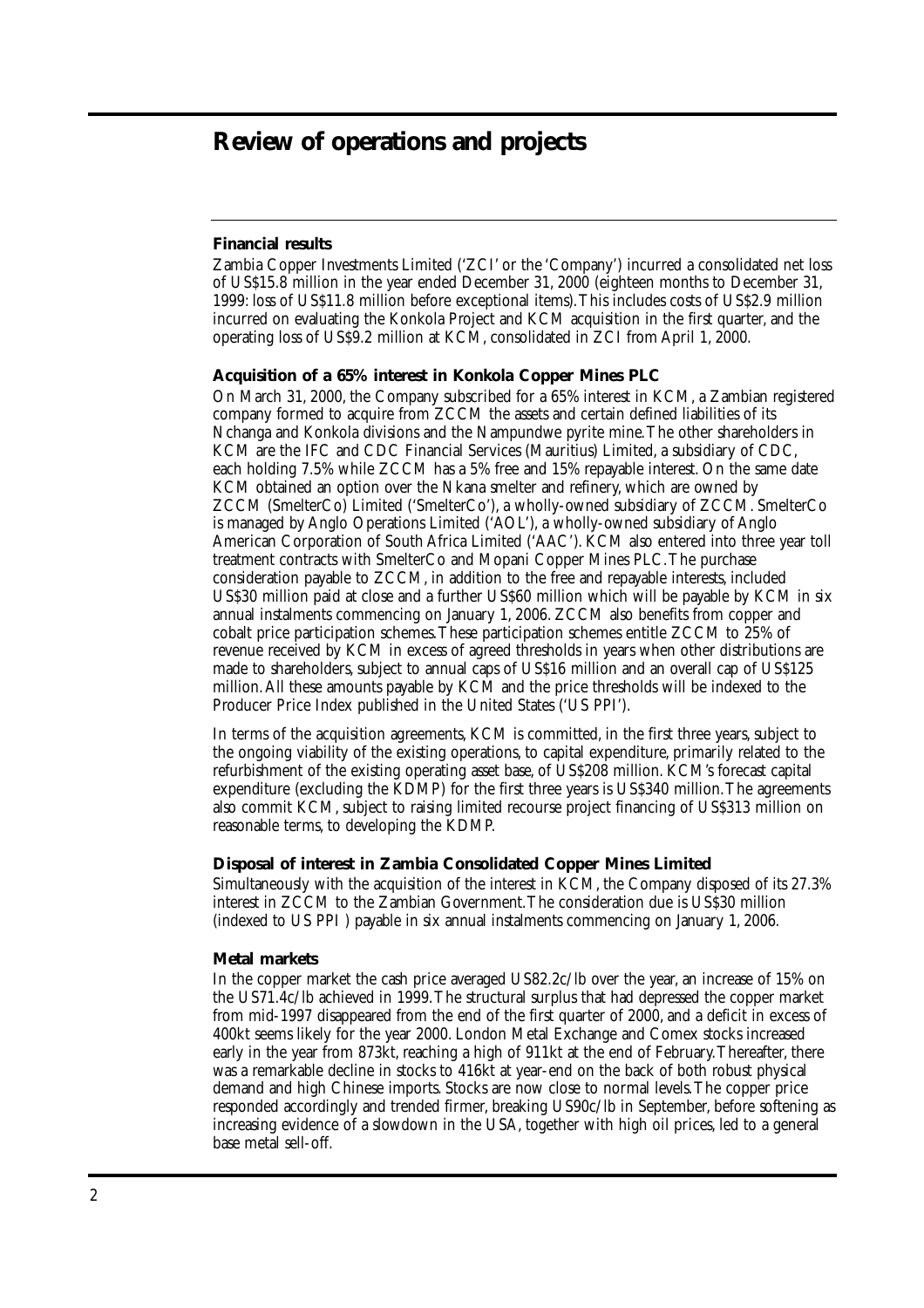The cobalt market has been in surplus for the past three years and the price has trended down from US\$25/lb in early 1998 to a range of US\$13 to US\$14/lb at present, despite the slow ramp up of the Australian nickel-laterite projects, under-performance of the Kasese project in Uganda, ongoing unrest in the DRC and robust consumption growth. Because the cobalt price is supply driven, prices will probably continue to follow a declining trend, while remaining volatile, as further projects are committed.

The elimination of the stock overhang, combined with the low increase in new mine production forecast for 2001, gives encouragement for firmer copper prices in the future. In the absence of a very significant slowdown in demand, the copper market is likely to be in balance or a slight deficit in 2001. However, little improvement in metal prices can be expected until consensus is reached as to whether the USA's economy is set to experience a 'hard' or 'soft' landing.

# **Operations : Konkola Copper Mines PLC**

### **(a)** *Safety, Health and Environment*

A Safety, Health and Environment ('SHE') Committee has been appointed by the board of KCM, responsible for formulating and recommending policies and monitoring their implementation throughout that company.The KCM board has adopted a SHE Policy which reflects the high priority given to safety, health and environmental issues within the Anglo American group.This policy has been disseminated to all staff at KCM.

Considerable efforts have been made to heighten the safety and risk awareness of all employees and contractors.Virtually all employees had, by the year-end, attended a Risk Awareness Management Programme.The Lost Time Injury Frequency Rate for the nine months under review was regrettably high at 1.49 but there has been a considerable improvement over the period with the rate recorded in December being 0.68. It is with great regret that we report the death of three employees during the nine months.

The most important community health issues facing KCM are malaria and HIV/AIDS.A programme of residual spraying of some 31,463 houses in Chingola and Chililabombwe and 2,500 houses in Nampundwe had been completed by year end.An HIV/AIDS Prevalence Study Programme has been agreed with the Mineworkers Union of Zambia in terms of which voluntary, anonymous testing will be performed. KCM is formulating detailed plans to minimise the impact of the epidemic on its operations.These plans include conducting education and prevention campaigns as well as caring for those affected by the disease.

On acquisition of the assets KCM adopted an Interim Environmental Management Plan and an Interim Social Management Plan. Good progress has been made in preparing the Final Environmental Management Plan and the Final Social Management Plan with approval expected in the first half of 2001.

### **(b)** *2000 operating performance*

At the Nchanga Open Pit a total of 33.4 million tonnes of rock was loaded and hauled in the nine months.This was some 33% below plan with the bulk of the shortfall in respect of overburden.Total ore mined at 3.6 million tonnes, average grading 2.3% copper, was 6% below plan. In the earlier part of the year the mine suffered from poor equipment availability but this has now improved.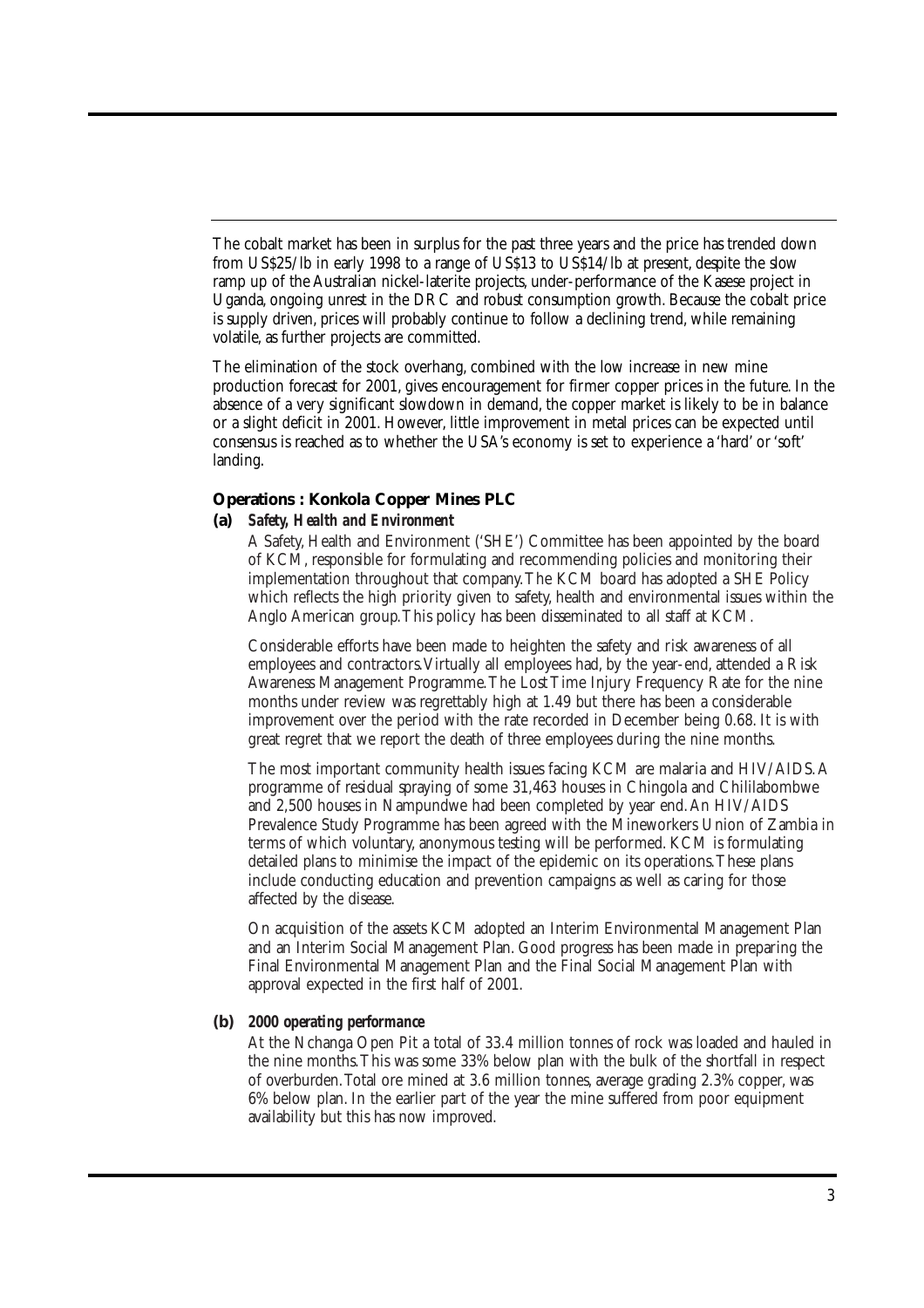# **Review of operations and projects**

*continued*

The Nchanga underground mine produced 1.9 million tonnes of ore grading 3.19% Cu compared to a planned 1.9 million tonnes at 3.06% Cu.

The Konkola underground mine produced 917,000 tonnes grading 3.52% Cu.Although the Konkola grade was on plan the tonnage was some 24% below, due largely to the backlog on development at take-over and the need to implement safety measures before full scale mining could recommence.

A total of 6.465 million tonnes of copper ore at an average grade of 2.64% Cu was milled. Copper ore milled was some 4% below plan. Cobalt ore milled of 789,000 tonnes was 6% below plan but, with the cobalt grade higher than planned at 0.5% Co, contained cobalt was 16% above plan. Copper contained in cobalt ores was 16% below plan.

The Tailings Leach Plant (the 'TLP') achieved an average recovery of 67.7%, which was in line with plan, to produce 53,973 tonnes of finished copper, some 6% below plan.The TLP was initially constrained by shortages of consumables, but with improvements in the flow of supplies, production is now meeting expectations.

The Nkana and Mufulira smelters and refineries, which toll treat KCM's copper in concentrate produced a total of 71,411 tonnes of finished copper which was some 22% below plan. Nkana experienced problems with its reverberatory furnaces which have resulted in a build-up of concentrate inventories.

The first table on page 6 summarises production for the nine months to December 31, 2000 and, there being no 1999 comparative numbers, compares production with the plan envisaged at the time of acquisition.

### **(c)** *Turnaround programme*

Turning around the operations acquired represents a major challenge.A significant amount of refurbishment of the assets is required to improve the safety of operation, increase efficiencies and minimise the impact on the environment. Furthermore, the development of the ore reserves in advance of production requires significant 'catch up' development in order to establish equilibrium.The turnaround programme includes both the physical upgrading or replacing of assets as well as the training of the workforce and introduction of modern management techniques. Significant investment is being made in the installation and modernisation of operating and financial systems which can deliver high quality information on a timely basis.A highly experienced management team has been put in place.

In total US\$70 million was spent on refurbishment during 2000.

### **(d)** *Outlook for 2001*

The refurbishment programme is set to accelerate during 2001 and the benefits thereof, such as improved working conditions and increased efficiencies of equipment, should become evident in terms of increased production. Production for 2001 is forecast to be 240,075 tonnes of copper and 2,740 tonnes of cobalt.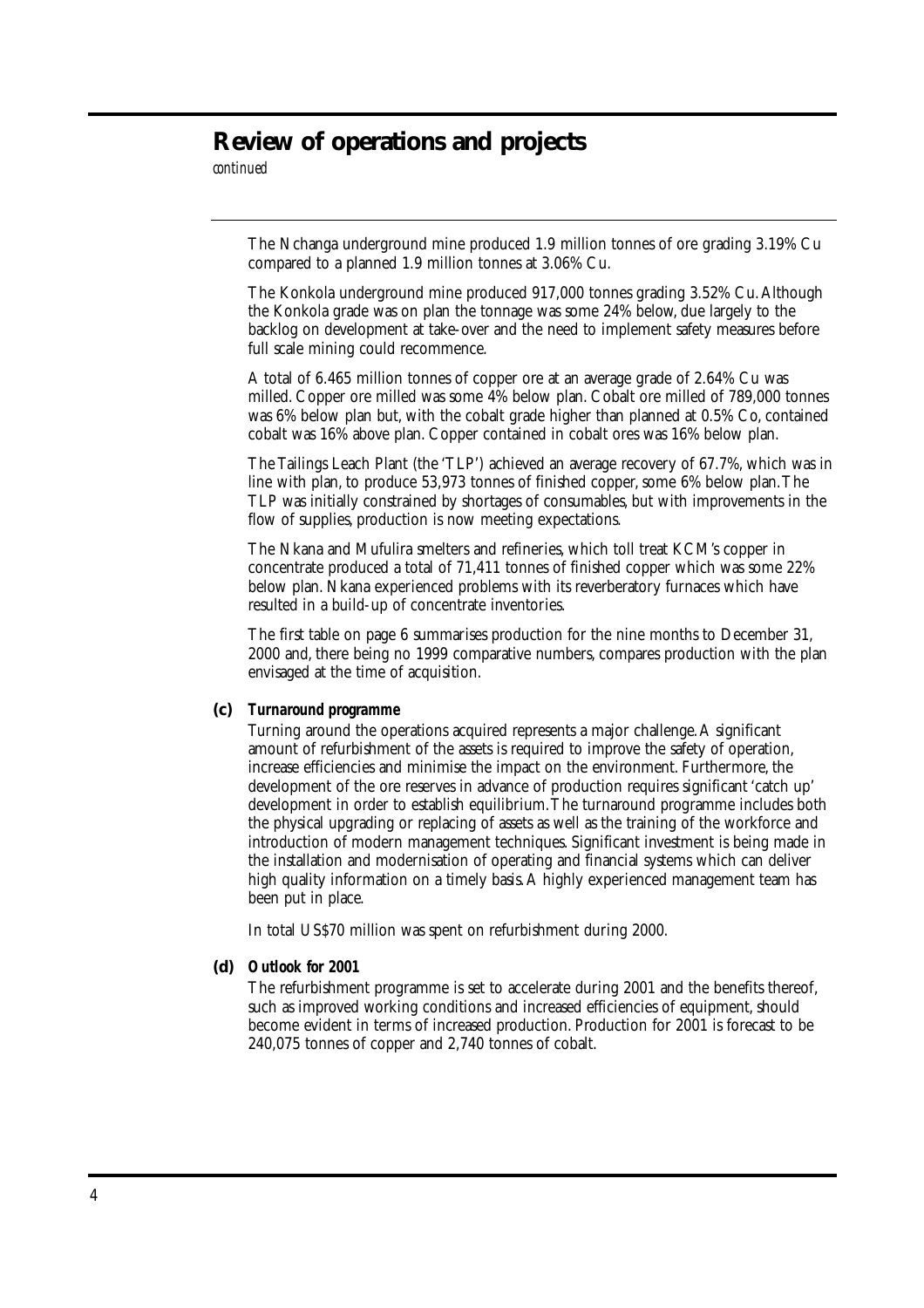# **Konkola Deep Mining Project**

A feasibility study, which revalidates certain aspects of earlier studies and analyses in detail certain aspects which arise as a result of the assets ultimately acquired by KCM, is currently underway and should be completed during the first quarter of 2001.The study envisages the sinking of a major new shaft at Konkola to a depth of some 1,400 metres and the construction of a new concentrator at Konkola with a capacity to treat six million tonnes of ore per annum over a 30 year life. Concentrate would then be treated at an expanded Nkana smelter, should KCM exercise an option to acquire that smelter, or in a new hydrometallurgical plant should it be decided that this route is optimal.The acid from either the smelter or the hydrometallurgical plant would be utilised to treat the Chingola Refractory Ores ('CRO's').The project would take some five years from the commencement of construction to achieve full production and the build up to production is to be phased to coincide with the depletion of resources at the existing three mines.

Should the KDMP be approved, the average annual production over the next 30 years is estimated to be 240,000 tonnes of copper.The project is scheduled to commence at the beginning of 2002, subject to approval and satisfactory financing being secured.The Konkola mine is one of the wettest in the world with some 290,000 cubic metres of water a day currently being pumped to surface.The planned increase in the size of the mine is expected to increase the daily pumping requirement to a peak of 420,000 cubic metres.

# **Konkola Copper Mines PLC – Reserves and resources**

The second table on page 6 summarises reserves and resources at December 31, 2000.

### **Financial position**

Immediately prior to the acquisition by ZCI, KCM concluded a Subscription and Shareholders' Loan Agreement ('SSLA') with ZCI, the IFC and CDC in terms of which these parties committed to fund KCM by way of share capital and loans totalling US\$370 million. ZCI, IFC and CDC have committed under the SSLA to provide KCM with funding up to US\$320 million pro rata to their shareholdings in KCM with ZCI being committed to an additional facility of US\$50 million. The Company's major shareholder, Anglo American plc ('AA plc'), agreed to procure that financial facilities of up to a maximum of US\$310 million would be made available to the Company to enable it to meet its obligations to KCM.At December 31, 2000 KCM had drawn a total of US\$120 million under the SSLA while ZCI had borrowed US\$96 million from A.R.H. Limited S.A., a wholly-owned subsidiary of AA plc.

The capital cost of the KDMP expansion project, including the expansion of the smelter and the facilities to treat the CRO's, over the years 2002 to 2006 is estimated at US\$750-850 million. However, KCM's total capital expenditure over the period 2001 to 2006 is estimated at US\$1.05–1.15 billion.

The directors of ZCI are giving consideration to the most appropriate means of raising the necessary long-term capital required by the Company to meet its commitments to KCM, as reflected in the feasibility study, and will revert to shareholders in due course with their proposals in this regard.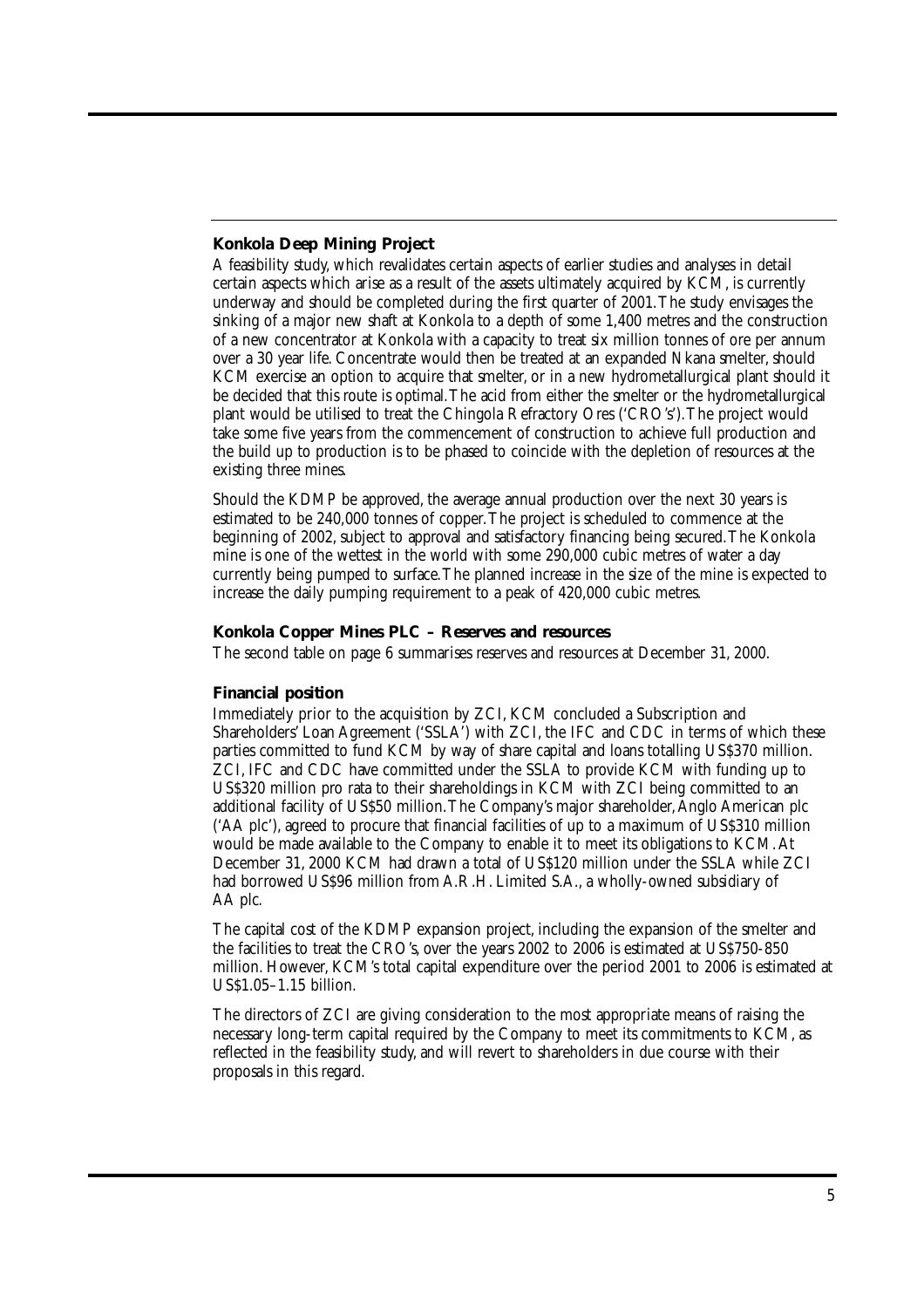# **Review of operations and projects**

*continued*

### **Production at KCM for the nine months to December 31, 2000**

|                                      |                         | Actual           | Plan                    |               |
|--------------------------------------|-------------------------|------------------|-------------------------|---------------|
|                                      | <b>Tonnes</b><br>(000t) | Grades<br>$(\%)$ | <b>Tonnes</b><br>(000t) | Grades<br>(%) |
| Copper ore mined                     |                         |                  |                         |               |
| – Nchanga Open Pit                   | 3,126                   | 2.33             | 2,621                   | 2.69          |
| - Nchanga Underground                | 1,926                   | 3.19             | 1,921                   | 3.06          |
| - Konkola Underground                | 917                     | 3.52             | 1,205                   | 3.52          |
| Cobalt ore mined                     |                         |                  |                         |               |
| – Nchanga Open Pit                   | 463                     | $0.41$ (Co)      | 1,208                   | $0.50$ (Co)   |
|                                      |                         | $1.78$ (Cu)      |                         | $1.81$ (Cu)   |
| Tailings Leach Plant                 |                         |                  |                         |               |
| - Tailings treated                   | 7,001                   | 1.06             | 9,900                   | 0.84          |
|                                      | Tonnes                  |                  | <b>Tonnes</b>           |               |
| Flotation                            |                         |                  |                         |               |
| - Copper in all concentrate produced | 93,711                  |                  | 106,336                 |               |
| – Cobalt in all concentrate produced | 3,129                   |                  | 2,683                   |               |
| Tailings Leach Plant                 |                         |                  |                         |               |
| - Finished copper produced           | 53,973                  |                  | 57,244                  |               |
| Smelting and Refining                |                         |                  |                         |               |
| - Tonnes concentrate treated         | 192,100                 |                  | 240,000                 |               |
| - Finished copper produced           | 71,411                  |                  | 92,090                  |               |
| Copper production                    | 125,385                 |                  | 149,334                 |               |
| Cobalt production                    | 1,659                   |                  | 1,432                   |               |
|                                      |                         |                  |                         |               |

### **KCM reserves and resources at December 31, 2000**

|                                     |                             | Proved and probable reserves |                   |                             |                 | Measured and indicated resources |
|-------------------------------------|-----------------------------|------------------------------|-------------------|-----------------------------|-----------------|----------------------------------|
|                                     | <b>Tonnes</b><br>(millions) | Grade<br>(% Cu)              | Cont.Cu<br>(000t) | <b>Tonnes</b><br>(millions) | Grade<br>(% Cu) | Cont.Cu<br>(000t)                |
| Copper                              |                             |                              |                   |                             |                 |                                  |
| Konkola current mine                | 16.2                        | 3.58                         | 582               | 1.6                         | 2.81            | 46                               |
| Konkola Deep Mine Project           | 91.1                        | 3.81                         | 3,471             | 47.6                        | 3.21            | 1,526                            |
| Nchanga open pit                    | 13.4                        | 2.31                         | 309               | 16.3                        | 1.62            | 264                              |
| Nchanga satellite pits              | 3.8                         | 2.78                         | 107               | 14.1                        | 2.07            | 293                              |
| Nchanga underground                 | 20.3                        | 2.63                         | 534               | 2.6                         | 4.68            | 120                              |
| Nchanga CRO dumps                   | 131.9                       | 0.87                         | 1.146             | 19.1                        | 0.87            | 166                              |
| Nchanga tailings                    | 95.4                        | $0.69$ (%TCu)                | 662               | 2.5                         |                 | 18<br>$0.74$ (%TCu)              |
|                                     |                             | 0.49 (%ASCu) 467             |                   |                             |                 | 14<br>$0.55$ (%ASCu)             |
| Transit stockpiles (Copper)         | 0.8                         | 1.66                         | 13                | 2.7                         | 1.06            | 28                               |
| Total copper reserves and resources | 372.9                       | 1.83                         | 6,822             | 106.5                       | 2.31            | 2,461                            |
|                                     | <b>Tonnes</b>               | Grade                        | Cont.Co           | <b>Tonnes</b>               | Grade           | Cont.Co                          |
|                                     | (millions)                  | $(\%$ Co)                    | (000t)            | (millions)                  | $(\%$ Co)       | (000t)                           |
| Cobalt                              |                             |                              |                   |                             |                 |                                  |
| Nchanga open pit                    | 2.4                         | 0.41                         | 10                | 8.5                         | 0.34            | 29                               |
| Nchanga satellite pits              |                             |                              |                   | 0.4                         | 0.23            | 1                                |
| Transit stockpiles (Cobalt)         | 0.9                         | 0.26                         | $\overline{c}$    | 0.1                         | 0.25            | 0.3                              |
|                                     |                             | 1.16 (%TCu)                  | 10                |                             |                 | $0.51$ (%TCu)<br>1               |
| Total cobalt reserves and resources | 3.3                         | 0.37                         | 12                | 9.1                         | 0.33            | 30                               |
|                                     | <b>Tonnes</b>               | Grade                        | Cont.S            | <b>Tonnes</b>               | Grade           | Cont.S                           |
|                                     | (millions)                  | (% S)                        | (000t)            | (millions)                  | (% S)           | (000t)                           |
| Pyrite ore<br>Nampundwe             | 6.9                         | 13.70 (%S)                   | 946               | 0.8                         | 17.20 (%S)      | 151                              |
|                                     |                             |                              |                   |                             |                 |                                  |

Notes

1. All reserves and resources have been classified in compliance with the SAMREC code (South African Code for the Reporting of Mineral Resources and Reserves).

2. A negative adjustment of 0.491 mt needs to be made to the total Konkola Reserve to account for overlaps and underlaps at the interface between current mine and the KDMP.

3. Resources stated are in addition to the Reserves.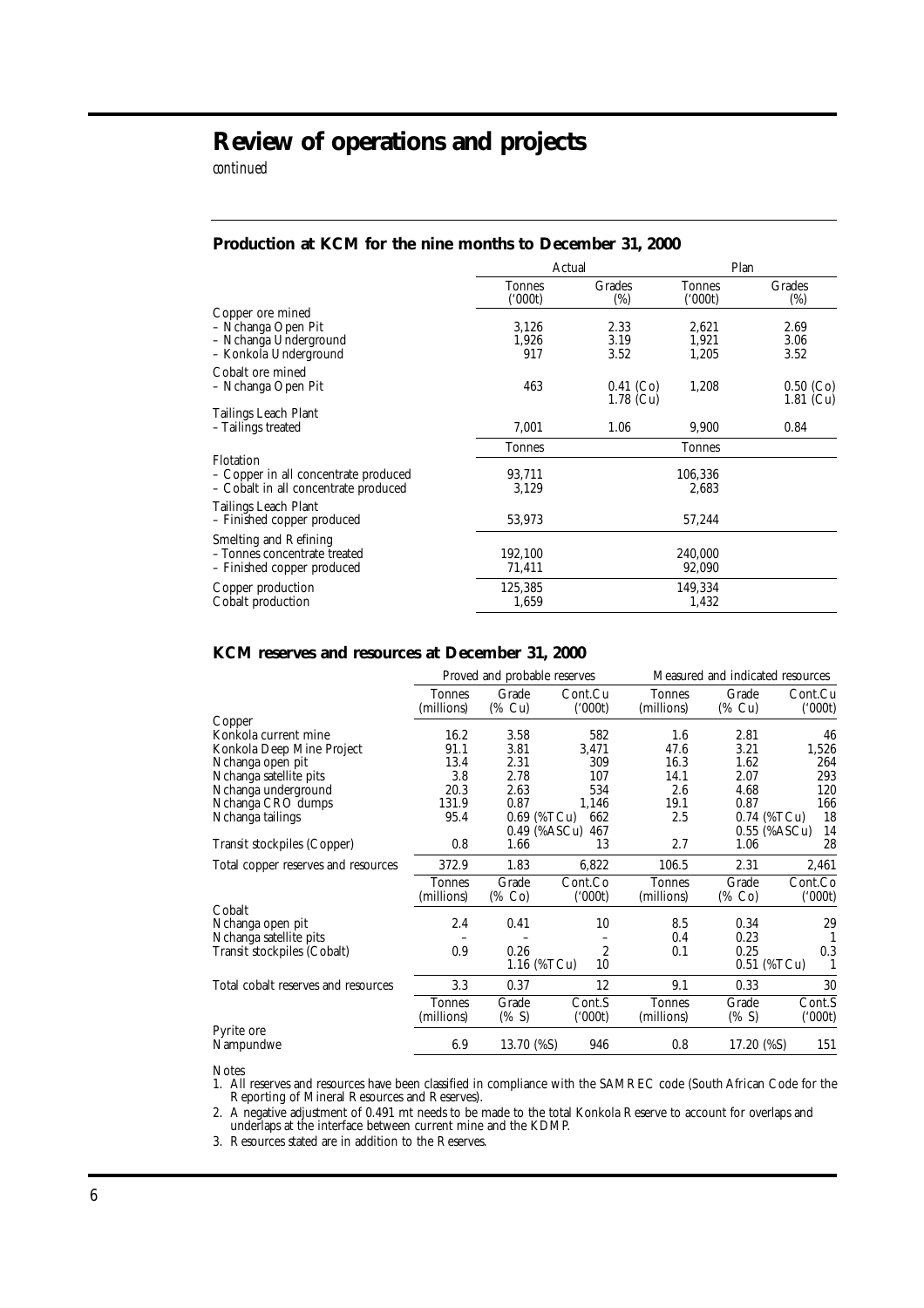# **Report of the directors**

The directors have pleasure in submitting the consolidated financial statements of ZCI for the year ended December 31, 2000.

# **Nature of business**

ZCI is Bermudian registered with its primary listing on the JSE Securities Exchange SA (the 'JSE'). It has secondary listings on the London Stock Exchange (the 'LSE') and the Paris Bourse.The Company's major asset is now its holding of 65% of the share capital of KCM, a Zambian registered mining company.

# **Dividends**

No dividends were paid or proposed by ZCI in respect of the year ended December 31, 2000.

# **Directors and officers**

Mr J A Holmes resigned from the Board and as Chairman on September 19, 2000 and Dr J W Campbell was appointed as a director and as Chairman on the same date.

All of the directors retire at the forthcoming annual general meeting in accordance with Bermudian law and, being eligible, offer themselves for re-election. Subject to such re-election the Board proposes to re-elect Dr J W Campbell as Chairman.

# **Directors' interests**

At December 31, 2000 the directors held, non-beneficially, 301 shares in ZCI and did not have any direct or indirect beneficial interests.There are no service contracts granted by ZCI, nor any of its subsidiaries, to any director of ZCI for services as directors, nor were there any contracts or arrangements existing during the financial year which require to be declared in terms of the requirements of the JSE and LSE.

# **Advisory services**

AAC provides various services, including technical advisory services, to ZCI whilst Anglo American Luxembourg S.A. provides administrative and financial services.All of the directors and the alternate director of ZCI with the exception of Messrs G B R Collis, H R Fraser and J Macdonald are directors or officials of AA plc or its subsidiaries.

# **Auditors**

Deloitte & Touche were reappointed as auditors of ZCI at the annual general meeting held on January 26, 2000.They have signified their willingness to continue in office and, accordingly, a resolution for their reappointment will be submitted to the forthcoming annual general meeting.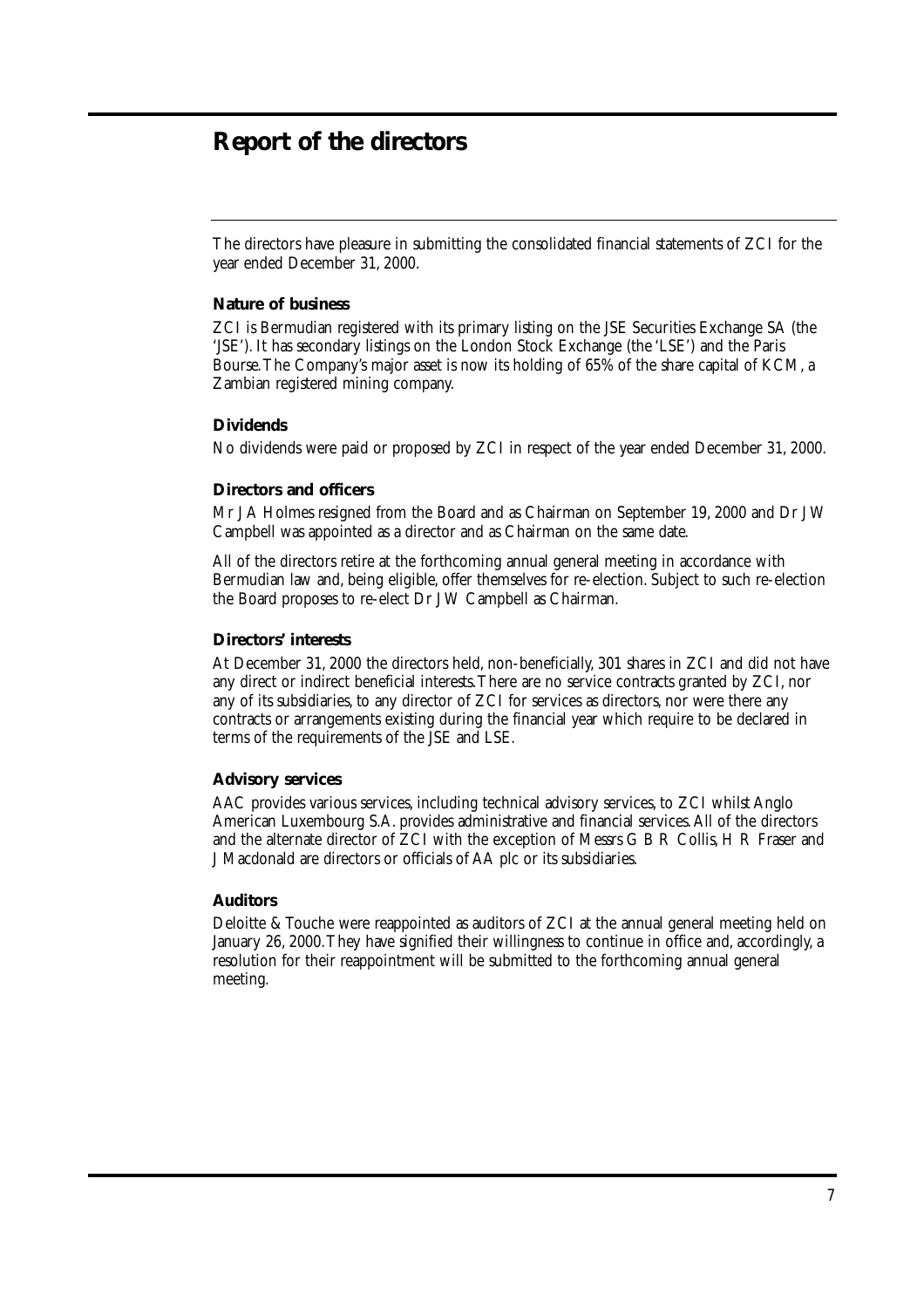# **Report of the directors**

*continued*

### **Shareholders at December 31, 2000**

Pursuant to the listing requirements of the JSE, to the best knowledge of the directors, and after reasonable enquiry, the spread of shareholders at December 31, 2000 was:

|                                         | Percentage<br>holding |
|-----------------------------------------|-----------------------|
| Non-public shareholders                 |                       |
| Anglo American plc and its subsidiaries | 50.9                  |
| Public shareholders                     | 49.1                  |
|                                         | 100.0                 |

According to the information available to the directors, the following are the only shareholders beneficially holding, directly or indirectly, more than 5% of ZCI's issued ordinary shares:

|                                                           | <b>Number</b><br>of shares | <b>Percentage</b><br>holding |
|-----------------------------------------------------------|----------------------------|------------------------------|
| Anglo American plc and its subsidiaries                   | 62,390,860                 | 50.9                         |
| Sicovam $S.A.*$                                           | 41,573,355                 | 33.9                         |
| Standard Bank Nominees (Transvaal) (Proprietary) Limited† | 14,014,585                 | 11.4                         |

\*According to information available to the directors on enquiry to this registered nominee shareholder, there are no shareholders which beneficially held in excess of 5% of the share capital of the Company at December 31, 2000.

†According to information available to the directors on enquiry to this registered nominee shareholder, there is one shareholder, BNP Paribas, which beneficially held in excess of 5% of the share capital of the Company at December 31, 2000. Such shareholder held 13,541,401 shares at the year end, equating to 11.0% of the Company's share capital.

### **Annual General Meeting**

The annual general meeting of the Company will be held at 2.30 pm on Thursday, March 29, 2001.The notice convening the meeting is set out on page 23 of this annual report.

By order of the Board

D A L Bennett *Secretary*

March 1, 2001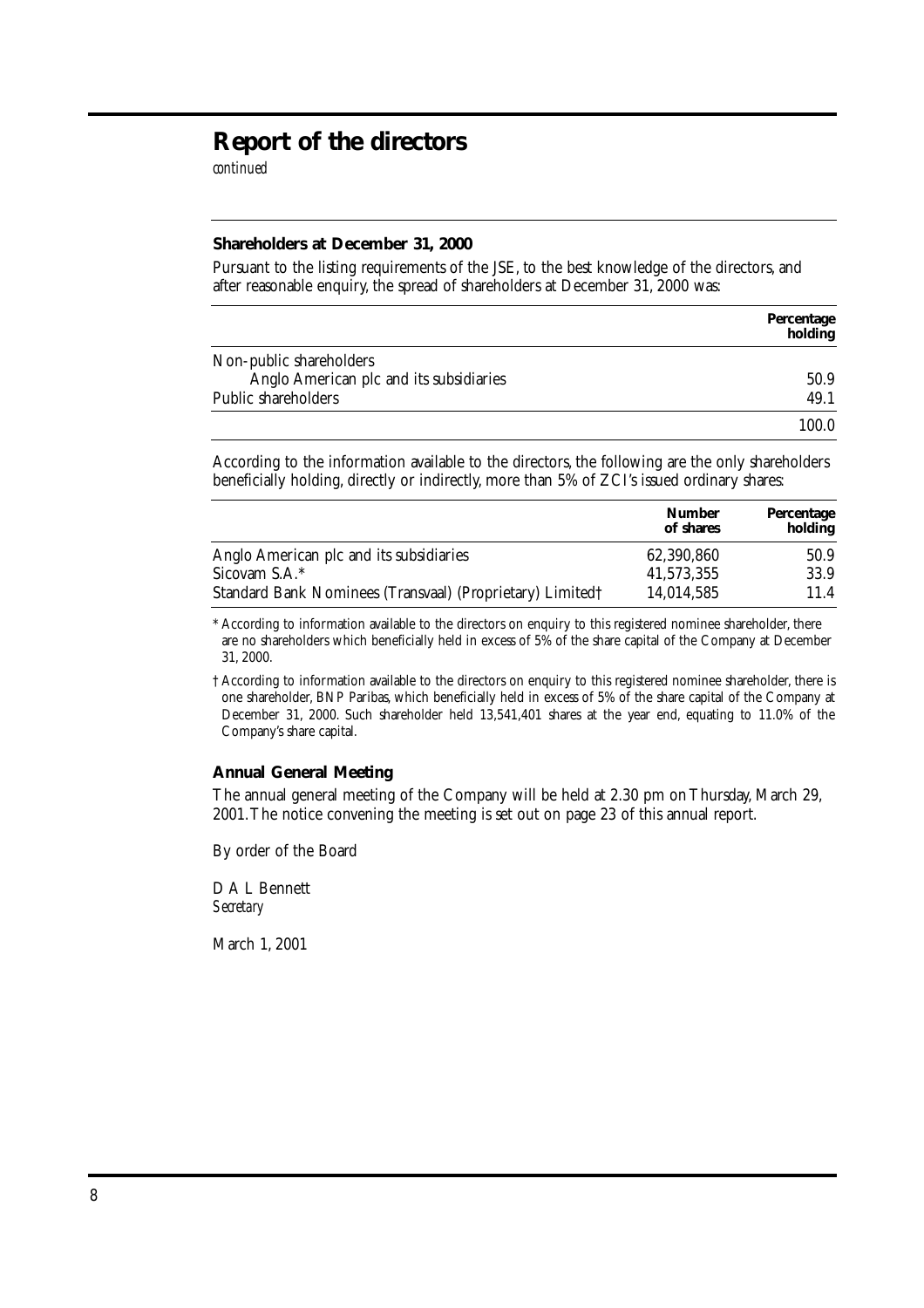# **Code of corporate practices and conduct**

ZCI and its operating subsidiary are committed to the principles of openness, integrity and accountability advocated in the UK Combined Code on Corporate Governance and the South African King Report on Corporate Governance.The directors endorse the Code of Corporate Practices and Conduct (the 'Code'), as set out in the King Report.

# **Application**

Having regard to the fact that the Company has no employees or administrative infrastructure of its own, many of the requirements of the Code are not applicable to it.The administration of the Company is provided by subsidiaries of AA plc, which endorses the principles of the Code. The Company has taken appropriate steps to implement procedures to ensure compliance with the Code by its operating subsidiary KCM.

# **Annual financial statements**

The directors are responsible for the preparation, integrity and fair presentation of the financial statements and it is the responsibility of the independent auditors to report thereon. In preparing the annual financial statements the Company has used appropriate accounting policies consistently, supported by reasonable and prudent judgements and estimates and has complied with all statutory requirements and all applicable accounting standards.The directors have a reasonable expectation that the Company has adequate resources to continue in operational existence for the foreseeable future. For this reason, they continue to adopt the going-concern basis in preparing the annual financial statements.

# **Board of directors**

The Company's board of directors comprises ten non-executive directors.The Board retains full and effective control over the Company.To fulfil their responsibilities, the Company's board of directors has access to accurate, relevant and timely information and to the advice and services of the company secretary who is responsible to the board for ensuring that board procedures are followed.

The KCM board of directors, which meets on a quarterly basis, comprises one executive director and ten non-executive directors, of which six are appointed by ZCI.The chairman of the KCM board is a non-executive director and the executive director is KCM's chief executive officer.The chief executive officer has a service contract with KCM, with one year remaining.The KCM board reserves to itself a range of key issues and decisions to ensure that it retains proper direction and control of KCM. Non-executive directors comprise individuals of high calibre with diverse backgrounds and expertise which ensures that their views carry significant weight in deliberations and decisions.

To assist the KCM board in discharging its collective responsibility for corporate governance, several committees have been established to which certain of the board's responsibilities have been delegated.These committees all have specific terms of reference and are accountable to the board.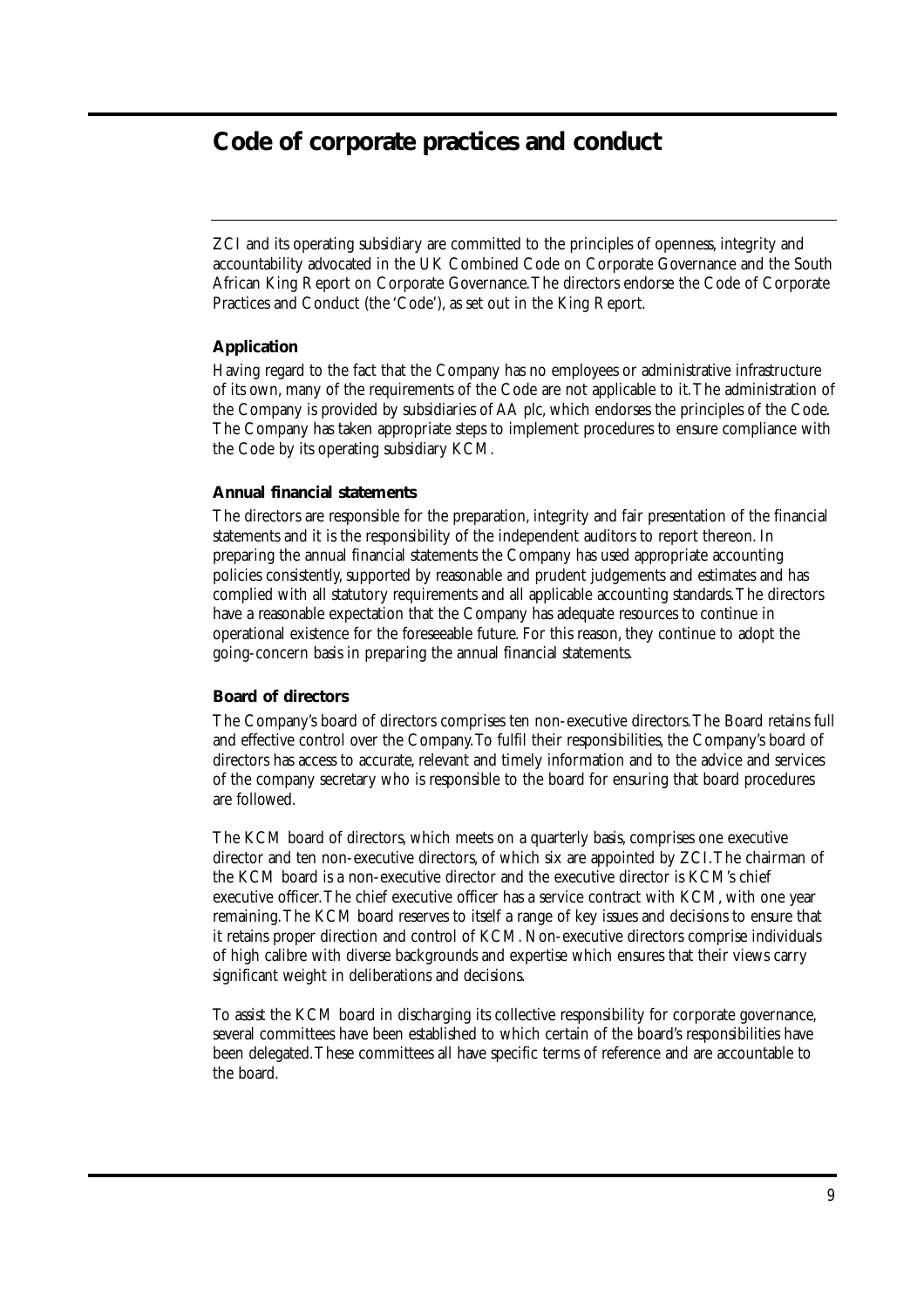# **Code of corporate practices and conduct**

*continued*

# **SHE Committee**

The SHE Committee is responsible for developing framework policies and guidelines for safety, health and environment management and ensuring the progressive implementation of the same throughout KCM in working towards internationally accepted standards and best practices.The SHE Committee is also responsible for addressing SHE risks and impacts in a systematic, comprehensive and businesslike manner and for promoting good relationships with the communities in which KCM operates.

# **Audit Committee**

An important element of the KCM board's system of monitoring and control is the board appointed Audit Committee which comprises four non-executive directors.The Audit Committee meets at least four times each year with the internal and external auditors and operating management to review accounting, auditing, risk management, internal control and financial reporting matters.The internal and external auditors have unrestricted access to the Audit Committee.

# **Internal control**

To enable the directors to meet their responsibilities, KCM management sets standards and implements systems of internal control aimed at reducing the risk of error, fraud or loss in a cost effective manner.These controls include the proper delegation of responsibilities within a clearly defined framework, effective accounting procedures and adequate segregation of duties. The controls are monitored throughout the company and corrective action is taken to address control deficiencies and other opportunities for improving the system as they are identified.

# **Employee participation**

KCM employs a variety of participative structures on issues which affect employees directly and materially.

# **Code of conduct**

The Company and KCM require that all directors and employees conduct themselves with honesty and integrity in all business practices to achieve the highest standard of ethical behaviour. In accordance with this objective, KCM has adopted a code of ethics to provide a clear guide as to the behaviour expected of all employees.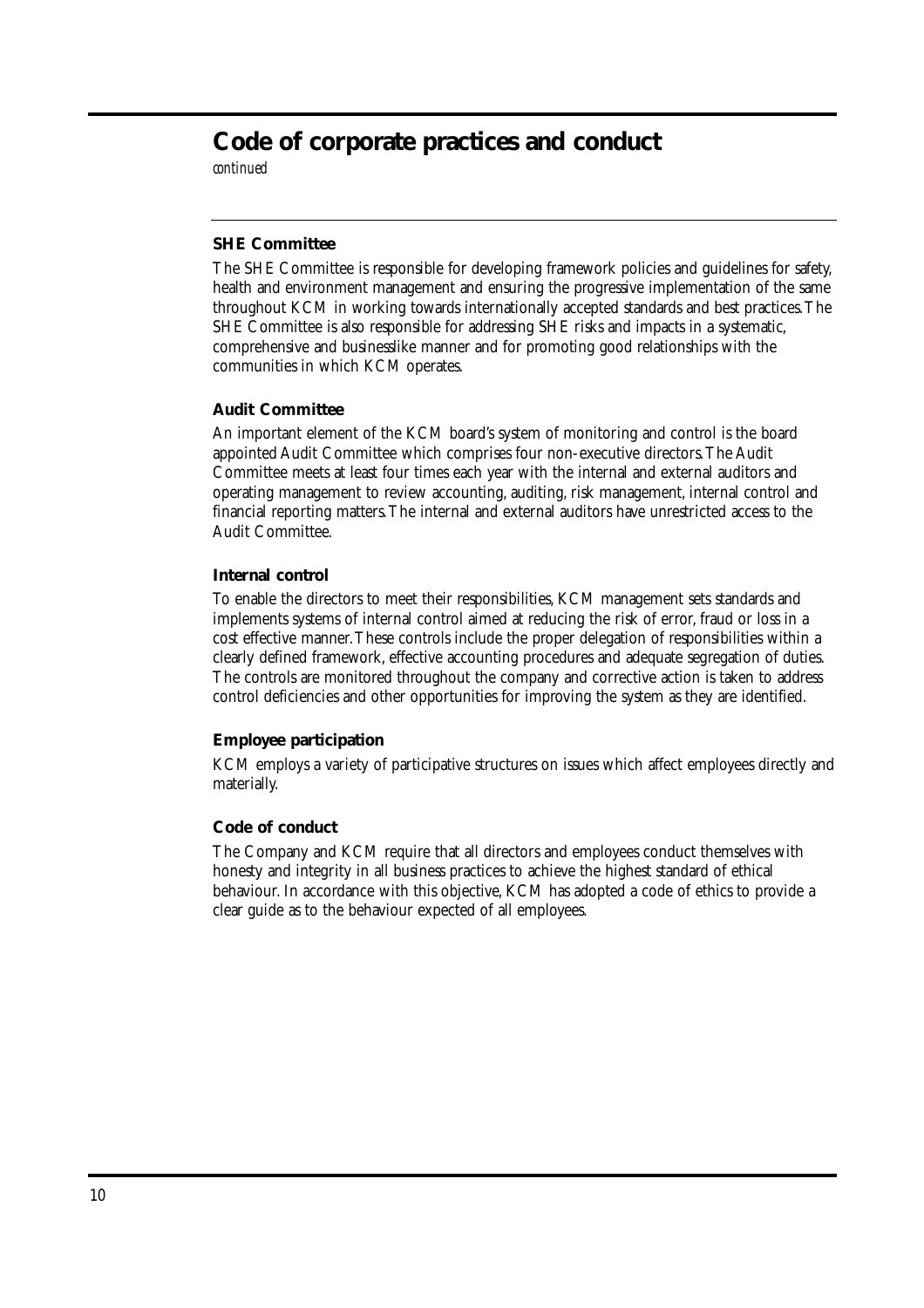# **Consolidated statement of earnings**

*for the year ended December 31, 2000*

|                                                                                                                                                                                   | <b>Notes</b> | <b>Twelve</b><br>months to<br>December 31.<br>2000 | Eighteen<br>months to<br>December 31.<br>1999       |
|-----------------------------------------------------------------------------------------------------------------------------------------------------------------------------------|--------------|----------------------------------------------------|-----------------------------------------------------|
|                                                                                                                                                                                   |              |                                                    | in thousands of US dollars                          |
| Turnover<br>Operating costs                                                                                                                                                       |              | 229,004<br>(238, 160)                              |                                                     |
| <b>Operating loss</b>                                                                                                                                                             | 3            | (9, 156)                                           |                                                     |
| Interest and other financial income<br>Interest expense<br>Commitment fee on loan facility<br>General and administration expenses<br>Share of Konkola Project consortium expenses |              | 1,886<br>(9,676)<br>(1,676)<br>(1, 163)<br>(2,878) | 1,568<br>(1, 129)<br>(12, 219)                      |
| Loss before taxation<br>Taxation                                                                                                                                                  | 4            | (22, 663)<br>3,522                                 | (11,780)                                            |
| <b>Loss after taxation</b><br>Loss attributable to minority interests in KCM<br>Exceptional item                                                                                  | 5            | (19, 141)<br>3,329                                 | (11,780)<br>(2, 237)                                |
| <b>Net loss</b>                                                                                                                                                                   |              | (15, 812)                                          | (14, 017)                                           |
| Headline loss before exceptional item<br><b>Net loss</b>                                                                                                                          |              | (12.90)<br>(12.90)                                 | per ordinary share in US cents<br>(9.61)<br>(11.43) |

*See accompanying notes to the consolidated financial statements*

# **Consolidated statement of retained earnings**

*for the year ended December 31, 2000*

|                                          | <b>Notes</b> | <b>Twelve</b><br>months to<br>December 31,<br>2000 | Eighteen<br>months to<br>December 31.<br>1999 |
|------------------------------------------|--------------|----------------------------------------------------|-----------------------------------------------|
| (Accumulated deficit)/retained earnings  |              |                                                    | in thousands of US dollars                    |
| at beginning of the period               |              | (5, 981)                                           | 5,799                                         |
| Net loss                                 |              | (15, 812)                                          | (14, 017)                                     |
|                                          |              | (21, 793)                                          | (8, 218)                                      |
| Transfer from contributed surplus        | 5            |                                                    | 2,237                                         |
| Accumulated deficit at end of the period |              | (21, 793)                                          | (5,981)                                       |

*See accompanying notes to the consolidated financial statements*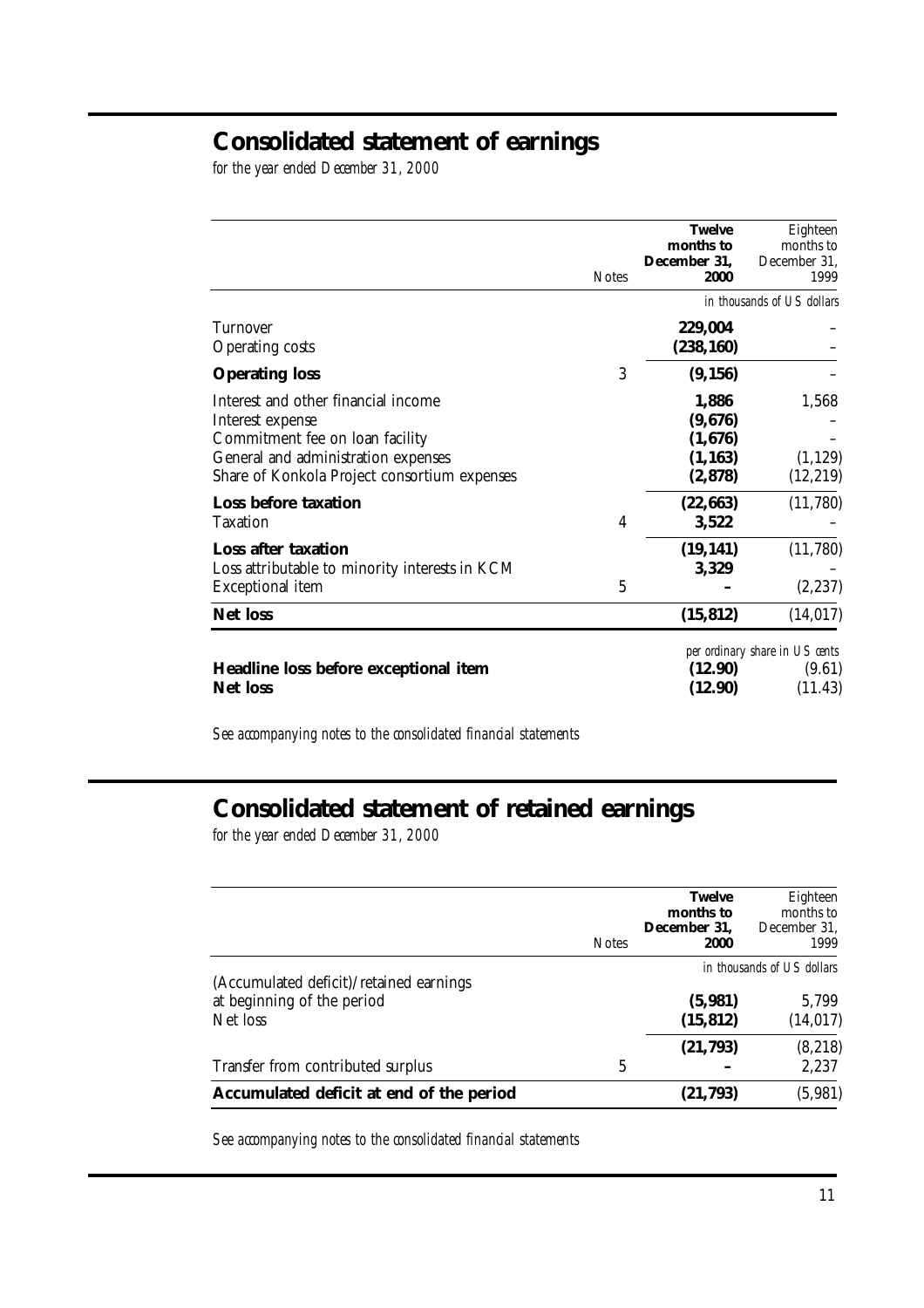# **Consolidated statement of financial position**

*as at December 31, 2000*

|                                              | <b>Notes</b>    | December 31,<br>2000 | December 31,<br>1999       |
|----------------------------------------------|-----------------|----------------------|----------------------------|
|                                              |                 |                      | in thousands of US dollars |
| <b>Fixed assets</b>                          |                 |                      |                            |
| Intangible assets                            | $6\phantom{1}6$ | 5,998                |                            |
| Deferred tax asset                           | 7               | 3,794                |                            |
| Tangible assets                              | 8               | 174,623              |                            |
|                                              |                 | 184,415              |                            |
| <b>Investments and advances</b>              | 9               | 35,879               | 30,000                     |
|                                              |                 | 220,294              | 30,000                     |
| <b>Current assets</b>                        |                 |                      |                            |
| <b>Stocks</b>                                | 10              | 112,887              |                            |
| Accounts receivable                          | 11              | 26,435               | 213                        |
| Cash and short-term investments              | 12              | 28,314               | 11,894                     |
|                                              |                 | 167,636              | 12,107                     |
| <b>Current liabilities</b>                   |                 |                      |                            |
| Accounts payable and accrued liabilities     | 13              | 83,443               | 1,307                      |
| Net current assets                           |                 | 84,193               | 10,800                     |
| <b>Total assets less current liabilities</b> |                 | 304,487              | 40,800                     |
| Long term loans                              | 14              | (120, 091)           |                            |
| Provisions for liabilities and charges       | 15              | (79, 112)            |                            |
| Deferred purchase consideration              | 16              | (60,000)             |                            |
| Minority interest in KCM equity              |                 | (20, 296)            |                            |
| Net assets                                   |                 | 24,988               | 40,800                     |
| <b>Capital and reserves</b>                  |                 |                      |                            |
| Capital                                      | 17              | 46,781               | 46,781                     |
| Accumulated deficit                          |                 | (21, 793)            | (5,981)                    |
| <b>Shareholders' equity</b>                  |                 | 24,988               | 40,800                     |

Approved by the board of directors:

J W Campbell *Director*

M W King *Director*

*See accompanying notes to the consolidated financial statements*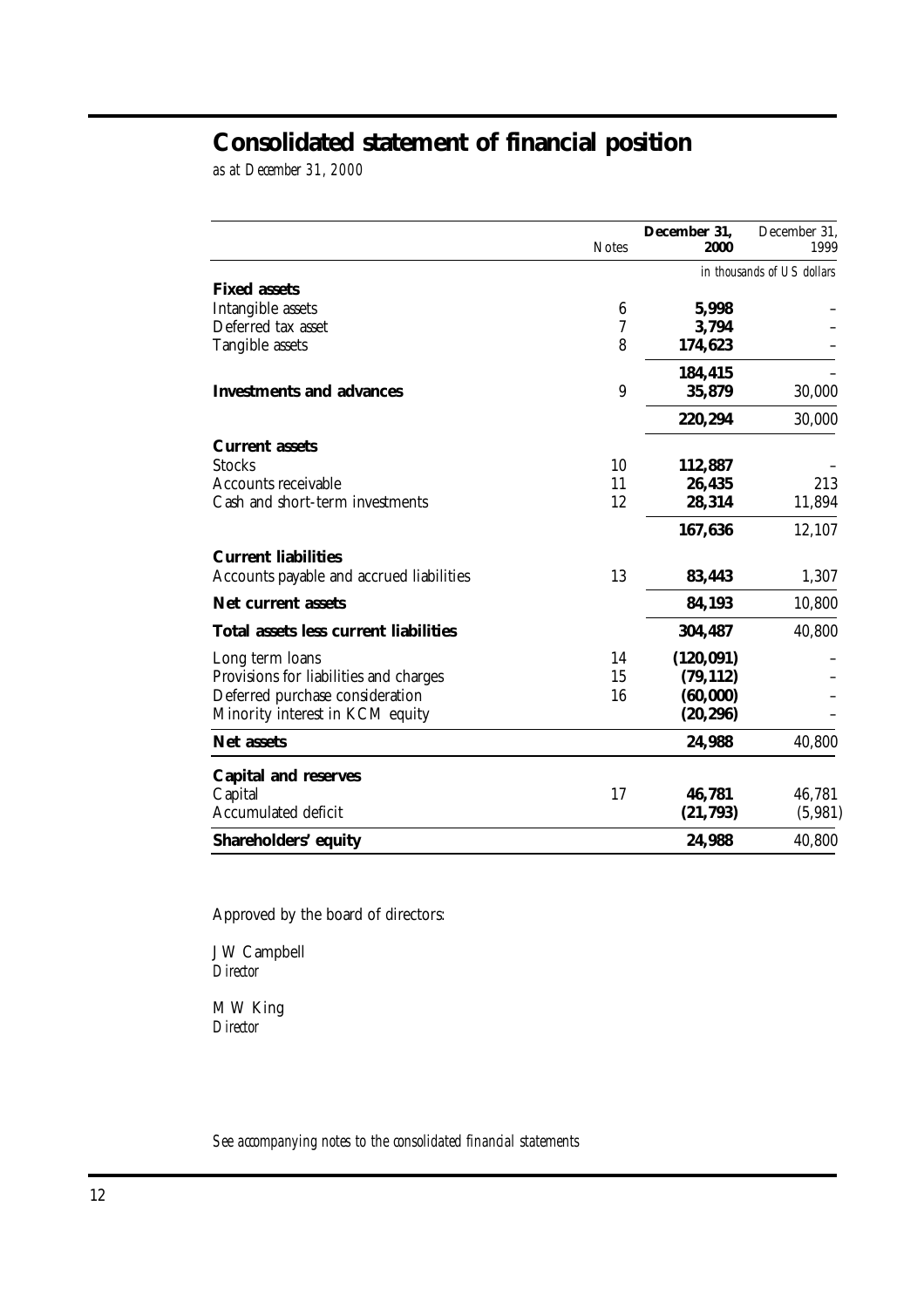# **Consolidated statement of cash flow**

*for the year ended December 31, 2000*

|                                                                                                                                                                       | <b>Notes</b> | <b>Twelve</b><br>months to<br>December 31,<br><b>2000</b> | Eighteen<br>months to<br>December 31.<br>1999 |
|-----------------------------------------------------------------------------------------------------------------------------------------------------------------------|--------------|-----------------------------------------------------------|-----------------------------------------------|
|                                                                                                                                                                       |              |                                                           | in thousands of US dollars                    |
| Cash flow from operating activities<br>Cash received from customers<br>Cash paid to suppliers and employees                                                           |              | 213,990<br>(229,000)                                      | (12,066)                                      |
| Cash absorbed by operations                                                                                                                                           |              | (15,010)                                                  | (12,066)                                      |
| Interest received<br>Interest paid<br>Income tax paid                                                                                                                 |              | 1,461<br>(583)<br>(28)                                    |                                               |
| Net cash absorbed by operating activities                                                                                                                             |              | (14, 160)                                                 | (12,066)                                      |
| Cash flow from investing activities<br>Costs of acquiring interest in KCM<br>Acquisition of assets from ZCCM<br>Capital expenditure                                   | 19           | (4,594)<br>(30,000)<br>(71, 185)                          |                                               |
| Net cash used in investing activities                                                                                                                                 |              | (105, 779)                                                |                                               |
| Cash flow from financing activities<br>Proceeds from external borrowings<br>Advances by minority shareholders in KCM<br>Equity subscriptions by minority shareholders |              | 96,000<br>11,250<br>11,250                                |                                               |
| Net cash from financing activities                                                                                                                                    |              | 118,500                                                   |                                               |
| Net decrease in cash                                                                                                                                                  |              | (1, 439)                                                  | (12,066)                                      |
| Cash at the beginning of the period                                                                                                                                   |              | 11,772                                                    | 23,838                                        |
| Net cash at the end of the period                                                                                                                                     |              | 10,333                                                    | 11,772                                        |
| Cash deposits and cash at bank<br>Bank overdraft - unsecured                                                                                                          | 12<br>13     | 28,192<br>(17, 859)                                       | 11,772                                        |
| Net cash at the end of the period                                                                                                                                     |              | 10,333                                                    | 11,772                                        |

*See accompanying notes to the consolidated financial statements*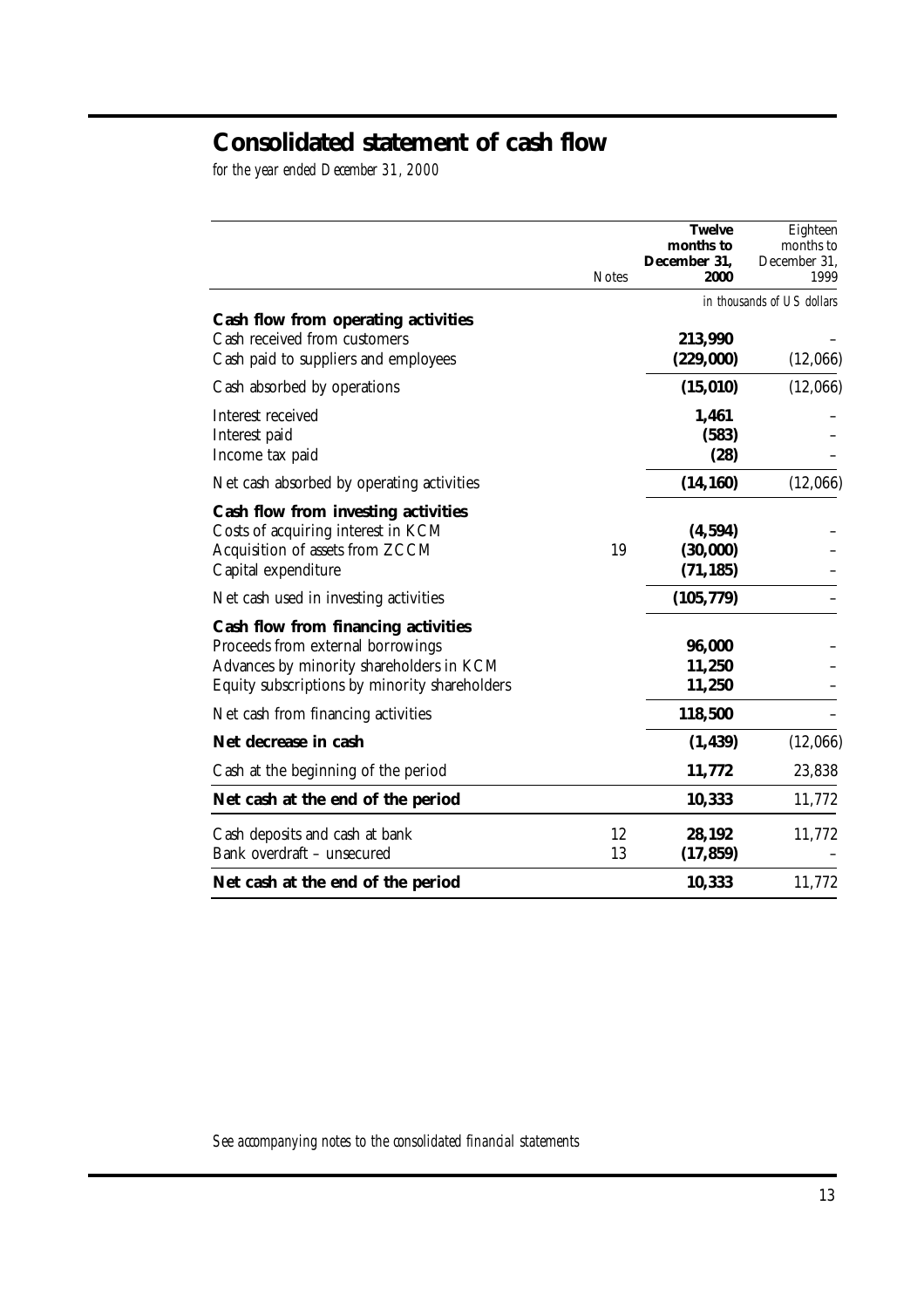# **Notes to the consolidated financial statements**

*All amounts are expressed in thousands of US dollars unless otherwise indicated*

### **1. Incorporation**

Zambia Copper Investments Limited ('ZCI' or the 'Company') is incorporated as an investment holding company in Bermuda.

The Company does not carry on business in Bermuda and therefore its profits are not subject to Bermuda taxation.

The Company's principal activity is the holding of a 65% interest in Konkola Copper Mines PLC ('KCM'), a company incorporated in the Republic of Zambia.

### **2. Significant accounting policies**

#### *Basis of accounting*

The financial statements are prepared in accordance with International Accounting Standards. The preparation of financial statements in conformity with International Accounting Standards requires management to make estimates and assumptions that affect the reported amount of assets and liabilities, disclosure of contingent assets and liabilities and the reported amount of revenues and expenses during the reporting period.Actual results could differ from those estimates.

#### *Principles of consolidation*

The consolidated financial statements include the financial statements of ZCI and all companies more than 50% owned with the exception of those subsidiaries which are considered to be immaterial.The unconsolidated subsidiaries are accounted for by the cost method and their earnings included in the statement of earnings to the extent of dividends received.

#### *Turnover*

Turnover represent the amounts invoiced, excluding value added tax, in respect of metals and other products despatched to customers during the year.

#### *Fixed assets*

Intangible and mining assets are stated in the balance sheet at cost less accumulated amortisation. Other tangible fixed assets are stated in the balance sheet at cost less depreciation.

Mining assets include the cost of acquiring and developing mining properties.

Expenditure on assets under construction is initially shown as capital work in-progress and is transferred to the relevant class of asset when commissioned.

The cost of borrowings utilised for the acquisition or construction of tangible fixed assets is capitalised during the period to commissioning and shown as part of the cost of fixed assets. Borrowing costs incurred after the date of commissioning are charged to the profit and loss account.

If the recoverable amount of any of the above assets is less than the carrying value, a provision is made for the impairment in value.

#### *Amortisation and depreciation*

Intangible assets are amortised on a straight-line basis over 20 years.

Amortisation is charged to write off the cost of mining properties and leases, mine developments and equipment using the unit of production method based on proven and probable reserves.

Depreciation is charged to write off the cost of land and buildings on a straight line basis up to a maximum of 50 years.

Depreciation is charged to write off the cost of plant, equipment and motor vehicles at varying rates, over the lower of 20 years or the estimated useful lives of the mines to which they relate, or on a straight-line basis over their estimated useful lives to a maximum of 15 years.

Capital work in-progress is not depreciated.

#### *Deferred secondary development expenditure*

The cost of developing access to mine ore bodies during the commercial production stage is normally written off as production costs. However, where such costs are significant and are identified as benefiting future years, they are capitalised and included in mining assets and expensed in the year when the related production is achieved.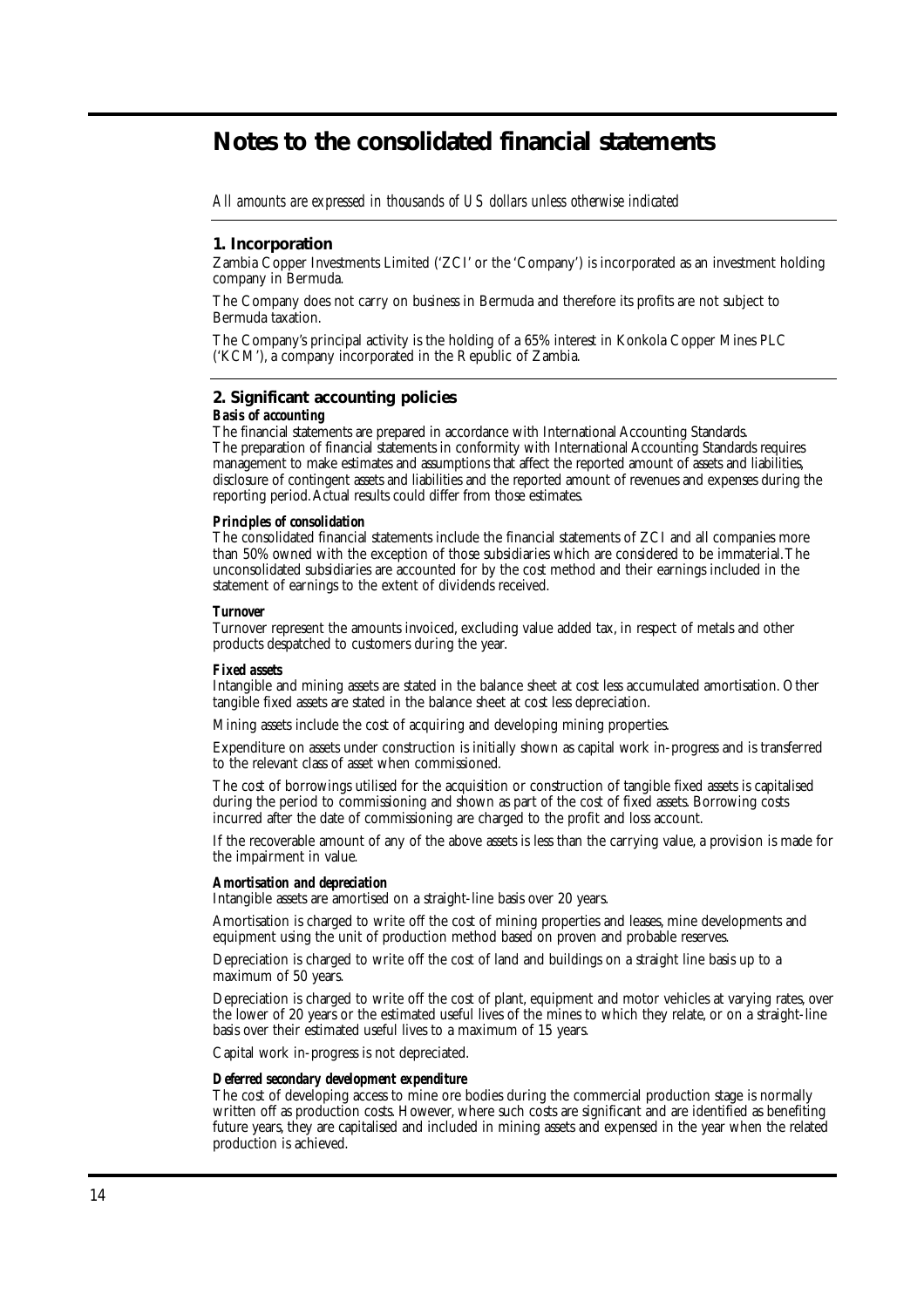#### *Investments*

Long-term investments are included at cost less amounts written-off and provisions for a decline, other than temporary, in the value of investments.

Short-term investments are recorded at the lower of cost or net realisable value.

#### *Stocks*

Finished and process metal stocks are valued at the lower of cost or estimated net realisable value. Cost represents average production cost and excludes Corporate Head Office and certain administration and selling expenses. Net realisable value is determined after the deduction of anticipated realisation expenses.

Consumable stores are valued at the lower of cost or estimated net realisable value.A provision is made for excess, slow moving and obsolete items. Cost is determined on a weighted average basis and includes all direct costs incurred up to delivery at mine.

#### *Pensions*

KCM maintains a defined contribution pension scheme for most of its employees.The costs relating to the scheme are charged against income as incurred.

#### *Restoration, rehabilitation and environmental costs*

An obligation to incur restoration, rehabilitation and environmental costs arises when environmental disturbance is caused by the development or ongoing production of a mine.

Costs arising from the installation of plant and other site preparation work, discounted to its net present value, are provided for and capitalised at the start of each project, as soon as the obligation to incur such costs arises.These costs are charged against profits over the life of the operation, through the depreciation of the asset and the unwinding of the discount on the provision.

Costs for restoration of subsequent site damage which is created on an ongoing basis during production, are provided for and charged against income as extraction progresses.

#### *Deferred taxation*

The charge for taxation is based on the results for the period as adjusted for items which are nonassessable or disallowed.Temporary timing differences arise from the recognition for tax purposes of certain items of income and expense in a different accounting period from that in which they are recognised in the financial statements.The tax effect of timing differences computed by applying enacted statutory tax rates to differences between the financial statements carrying amounts and the tax bases of existing assets and liabilities are recognised as a deferred tax asset or liability in the financial statements.A deferred tax asset is only recognised when it is probable that future taxable profits will be available against which the deductible temporary differences can be utilised.

#### *Leases*

Rental costs under operating leases are charged to profit and loss in equal annual amounts over the lease term.

#### *Translation of foreign currencies*

Transactions denominated in currencies other than United States dollars are accounted for at the rate of exchange ruling on the date of the transaction.Where the transaction is covered by a forward exchange contract the rate specified in the contract is used.

Monetary assets and liabilities denominated in currencies other than United States dollars are accounted for at the rates of exchange ruling at the balance sheet date, or at the forward rate determined in forward exchange contracts. Gains and losses arising on translation are dealt with in the profit and loss account.

#### *Hedging transactions*

In order to hedge its exposure to commodity price risk, KCM may enter into forward, option and swap contracts. Gains and losses on these contracts are recognised in the period to which the gains and losses of the underlying transactions relate.Where commodity option contracts hedge anticipated future production or purchases, KCM amortises the option premiums paid over the life of the option and recognises any realised gains and losses on exercise in the period in which the hedged production is sold or commodity purchases are made.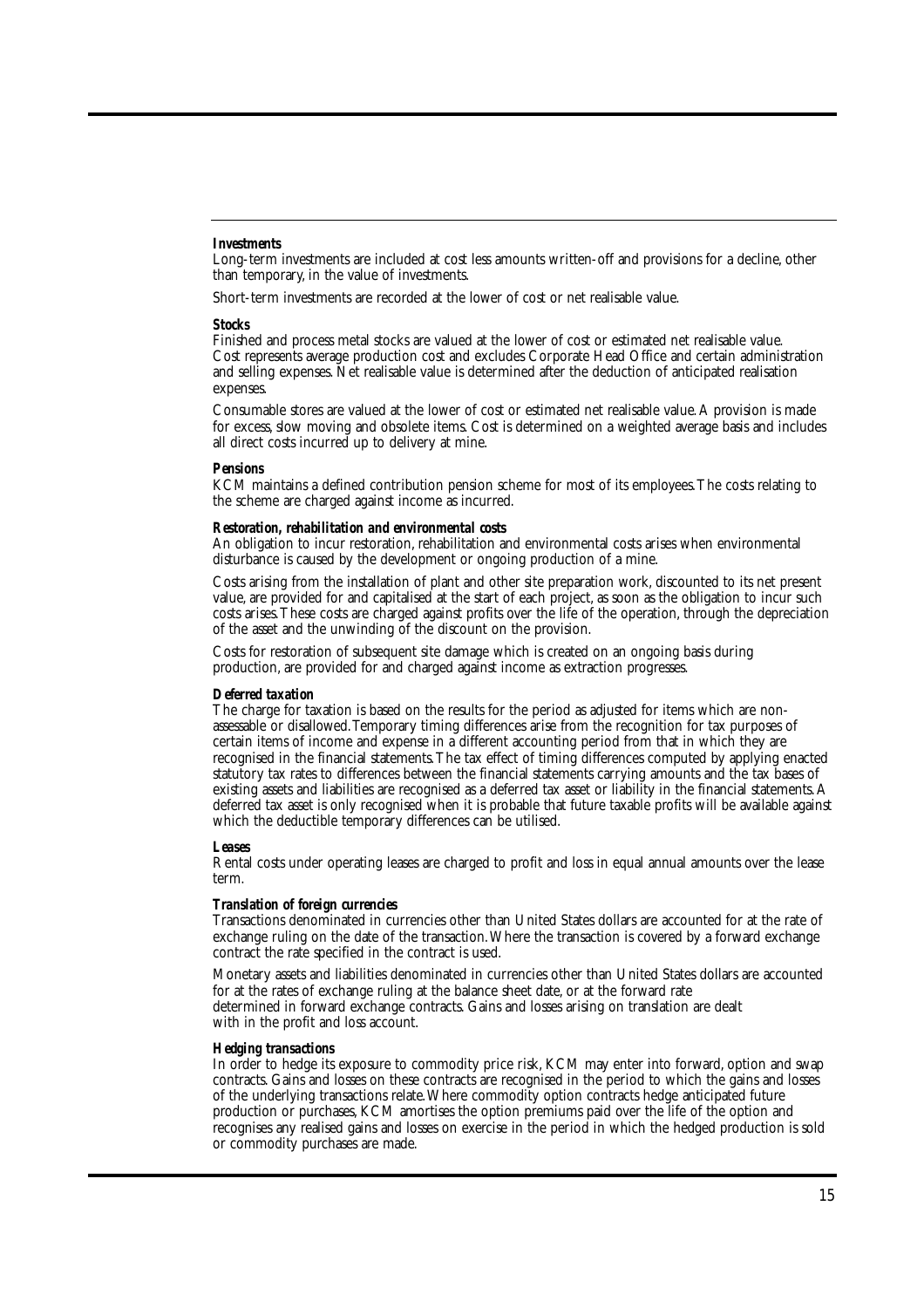# **Notes to the consolidated financial statements**

*continued*

*All amounts are expressed in thousands of US dollars unless otherwise indicated*

| 3. Operating loss                                                                                                     | December 31.<br><b>2000</b> | December 31.<br>1999 |
|-----------------------------------------------------------------------------------------------------------------------|-----------------------------|----------------------|
| Operating loss before interest and taxation is stated after crediting:<br>Net exchange gains                          | 3.084                       |                      |
| and after charging:<br>Amortisation of intangible assets<br>Depreciation<br>Loss on disposal of tangible fixed assets | 424<br>20,815<br>83         |                      |
| Directors' fees                                                                                                       | 14                          |                      |

| <b>4. Taxation</b>                                                     | December 31.<br>2000 | December 31.<br>1999 |
|------------------------------------------------------------------------|----------------------|----------------------|
| Current Income tax based on interest income for period<br>Deferred tax | 272<br>(3,794)       |                      |
|                                                                        | 3.522                |                      |
| Payable in respect of period<br>Paid during period                     | 272<br>(28)          |                      |
| Included in Accounts Payable (Note 13)                                 | 244                  |                      |

KCM has losses for taxation purposes of approximately US\$155,000,000 subject to agreement with the Zambia Revenue Authority.The losses are available to be carried forward, up to a maximum of 20 years, for set off against future profits from the same source. In accordance with the KCM Development Agreement, which KCM has with the Government of the Republic of Zambia (the 'GRZ'), KCM is not required for 20 years to deduct any withholding tax on payments made for interest, royalties and management fees to its shareholders, affiliates or any lender of money.

| 5. Exceptional item                                                       | December 31.<br>2000 | December 31.<br>1999 |
|---------------------------------------------------------------------------|----------------------|----------------------|
| Provision for decline in the value of ZCCM                                |                      | (2, 237)             |
| 6. Intangible asset                                                       | December 31.<br>2000 | December 31.<br>1999 |
| Costs of acquiring interest in KCM<br>Share of ZCCM free carried interest | 4,594<br>1,828       |                      |
| Less: Amount amortised                                                    | 6,422<br>(424)       |                      |
|                                                                           | 5,998                |                      |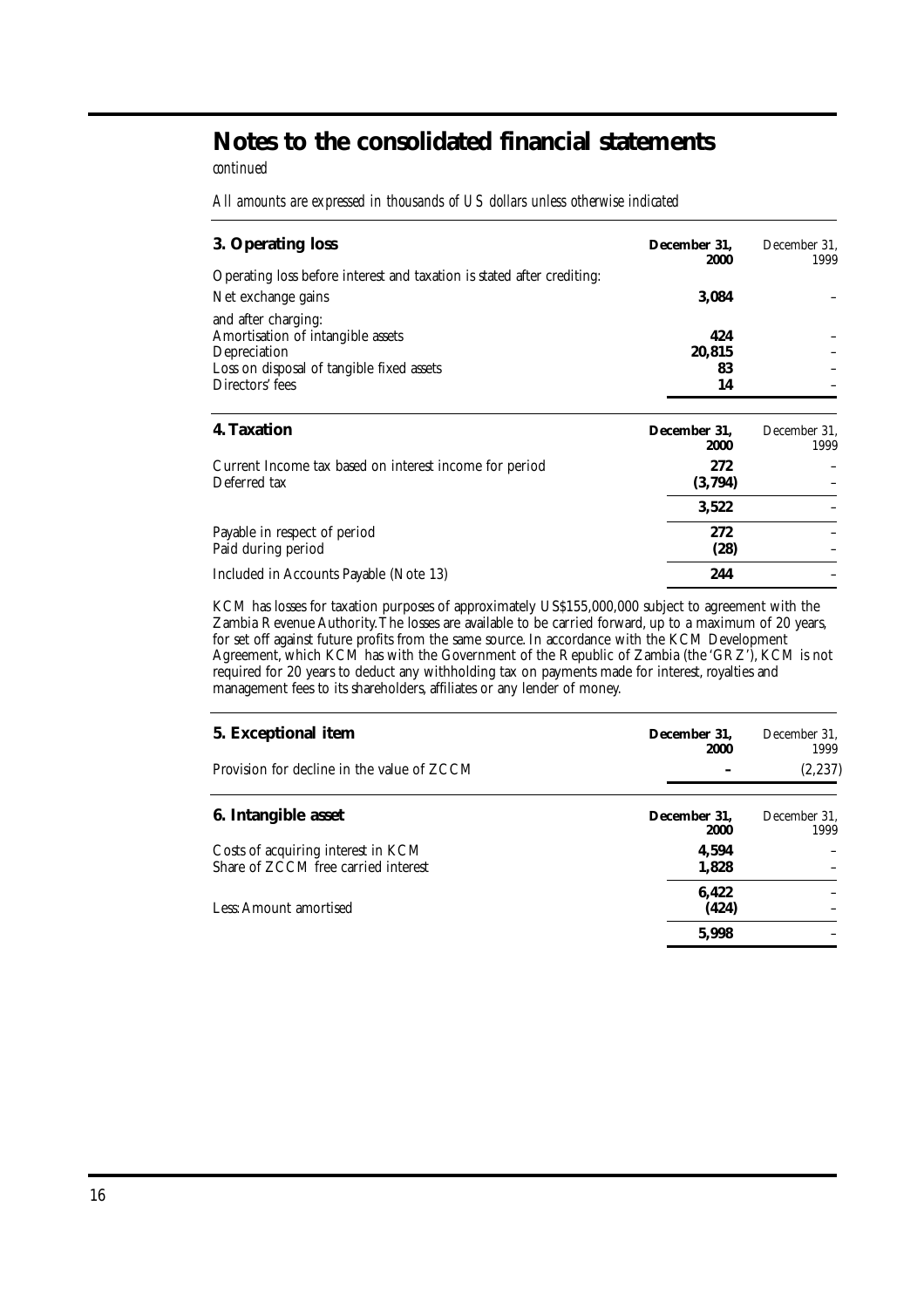| 7. Deferred taxation                                                     | December 31.<br>2000 | December 31.<br>1999 |
|--------------------------------------------------------------------------|----------------------|----------------------|
| Tax effect of timing differences due to:                                 |                      |                      |
| Capital allowances in excess of depreciation<br>Other timing differences | 30.894<br>4,062      |                      |
| Total potential liability<br>Tax loss for the period                     | 34.956<br>(38, 750)  |                      |
| Deferred tax asset provided for                                          | (3,794)              |                      |

# **8.Tangible fixed assets**

|                                                                                 | <b>Mining properties</b><br>and leases, mine<br>developments and<br>equipment<br><b>December</b><br>31, 2000 | Leasehold<br>land and<br>buildings<br><b>December</b><br>31, 2000 | Plant.<br>equipment,<br>and other<br><b>December</b><br>31, 2000 | Capital work<br>in progress<br><b>December</b><br>31, 2000 | <b>Total</b><br><b>December</b><br>31, 2000 |
|---------------------------------------------------------------------------------|--------------------------------------------------------------------------------------------------------------|-------------------------------------------------------------------|------------------------------------------------------------------|------------------------------------------------------------|---------------------------------------------|
| Cost                                                                            |                                                                                                              |                                                                   |                                                                  |                                                            |                                             |
| Assets acquired from ZCCM<br>Additions in the period                            | 31,508<br>20,189                                                                                             | 13,051<br>597                                                     | 79,782<br>29,575                                                 | 20,819                                                     | 124,341<br>71,180                           |
| <b>Disposals</b>                                                                |                                                                                                              |                                                                   | (89)                                                             |                                                            | (89)                                        |
| At the end of the period                                                        | 51,697                                                                                                       | 13,648                                                            | 109,268                                                          | 20,819                                                     | 195,432                                     |
| <b>Depreciation</b><br>Charge for period<br>Elimination in respect of disposals | 1,332                                                                                                        | 961                                                               | 18,522<br>(6)                                                    |                                                            | 20,815<br>(6)                               |
| At the end of the period                                                        | 1,332                                                                                                        | 961                                                               | 18,516                                                           |                                                            | 20,809                                      |
| <b>Net Book Value</b>                                                           |                                                                                                              |                                                                   |                                                                  |                                                            |                                             |
| At the end of the period                                                        | 50,365                                                                                                       | 12,687                                                            | 90,752                                                           | 20,819                                                     | 174,623                                     |
|                                                                                 |                                                                                                              |                                                                   |                                                                  |                                                            |                                             |

Other tangible fixed assets include motor vehicles, office furniture and equipment.

| 9. Investments and advances                  | December 31.<br>2000 | December 31.<br>1999 |
|----------------------------------------------|----------------------|----------------------|
| Loans                                        |                      |                      |
| Deferred consideration owing by the GRZ      | 30,000               |                      |
| Loan to ZCCM, including capitalised interest | 5,879                |                      |
|                                              | 35,879               |                      |
| Quoted investment                            |                      |                      |
| <b>ZCCM</b>                                  |                      |                      |
| 27.3% of issued equity capital               |                      | 100,777              |
| Less: Provision                              |                      | (70, 777)            |
|                                              |                      | 30,000               |

The Company's investment in Zambia Consolidated Copper Mines Limited ('ZCCM') was sold to the GRZ for a deferred consideration of US\$30 million (indexed by reference to the Producer Price Index published in the United States ('US PPI')) payable in six equal annual instalments commencing on January 1, 2006.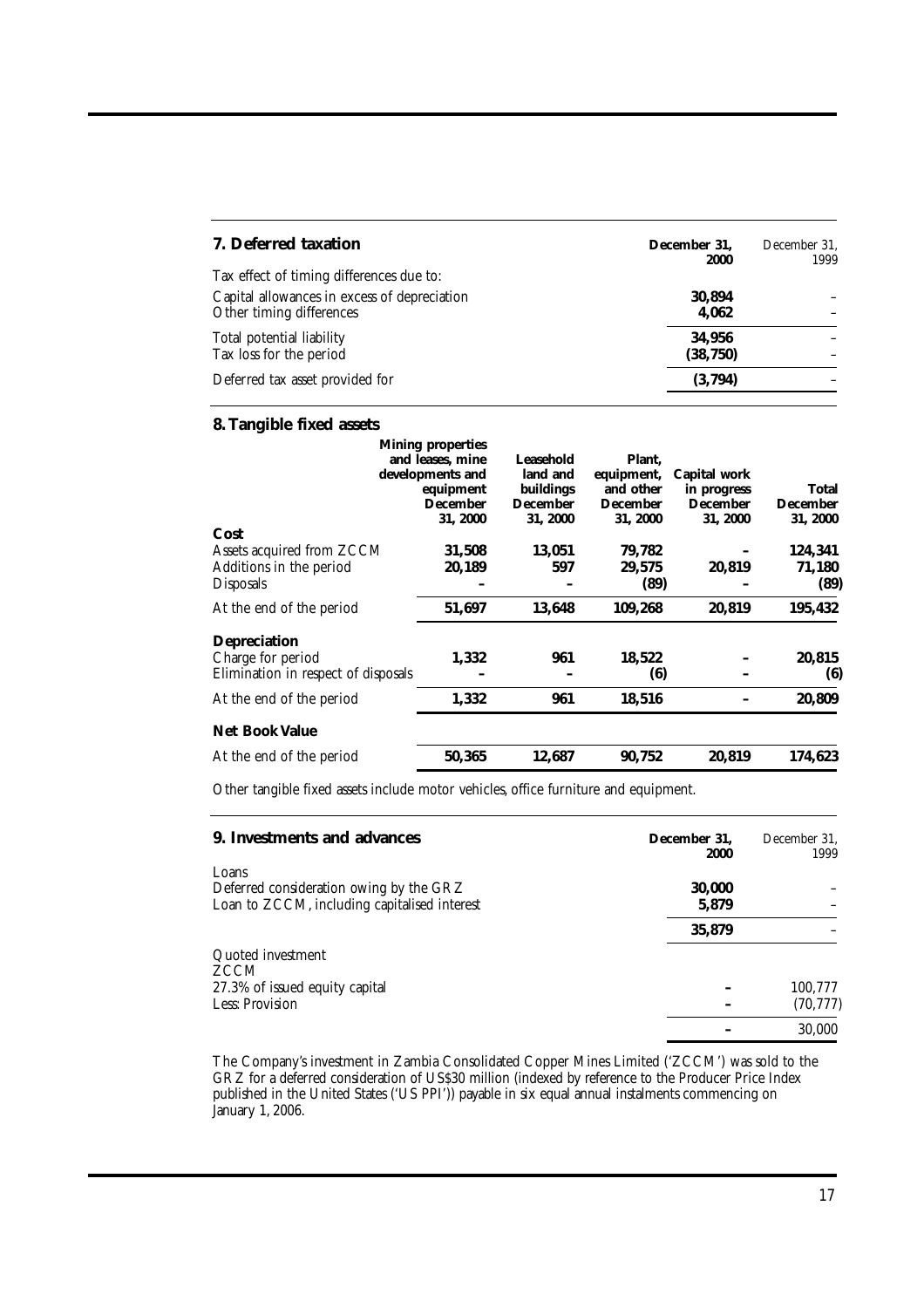# **Notes to the consolidated financial statements**

*continued*

*All amounts are expressed in thousands of US dollars unless otherwise indicated*

| 10. Stocks                                      | December 31,<br><b>2000</b> | December 31.<br>1999 |
|-------------------------------------------------|-----------------------------|----------------------|
| Finished and process metal<br>Consumable stores | 88.127<br>24.760            |                      |
|                                                 | 112,887                     |                      |

Stocks of finished and process copper included in the above amount have been valued at net realisable value of US\$77,028,000.

| 11. Accounts receivable                        | December 31,<br>2000 | December 31.<br>1999 |
|------------------------------------------------|----------------------|----------------------|
| Trade debtors<br>Other debtors and prepayments | 15.015<br>11.420     | 213                  |
|                                                | 26.435               | 213                  |

### **12. Cash and short-term investments**

|                                | December 31,  | December 31, | December 31. | December 31. |
|--------------------------------|---------------|--------------|--------------|--------------|
|                                | <b>2000</b>   | <b>2000</b>  | 1999         | 1999         |
|                                | <b>Market</b> | Carrying     | Market       | Carrying     |
|                                | value         | value        | value        | value        |
| Call deposits and cash at bank | 28.192        | 28.192       | 11.772       | 11,772       |
| Equity fund                    | 299           | 122          | 370          | 122          |
|                                | 28,491        | 28.314       | 12.142       | 11,894       |

Cash deposits are held in United States dollars and earn interest at an average rate of 6.2% (1999: 5.5%).

| 13. Accounts payable and accrued liabilities | December 31,<br><b>2000</b> | December 31.<br>1999 |
|----------------------------------------------|-----------------------------|----------------------|
| Trade creditors                              | 44.108                      |                      |
| Bank overdraft – unsecured                   | 17,859                      |                      |
| Other creditors and accrued expenses         | 17.577                      | 913                  |
| Amounts due to related companies             | 3,655                       | 394                  |
| Taxation payable (Note 4)                    | 244                         |                      |
|                                              | 83.443                      | 1,307                |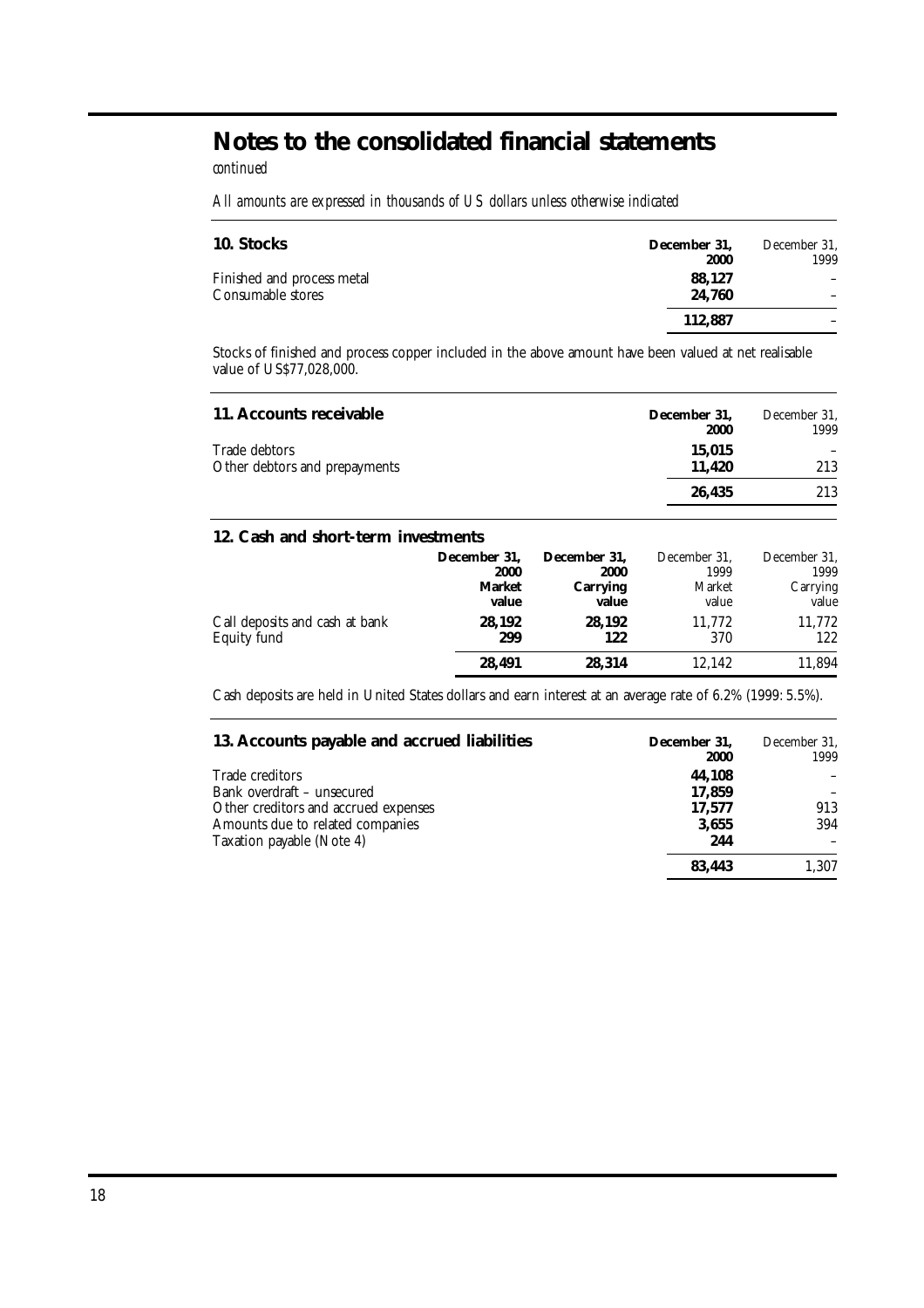| 14. Long term loans                                                                                          | December 31.<br>2000 | December 31,<br>1999 |
|--------------------------------------------------------------------------------------------------------------|----------------------|----------------------|
| Loan from A.R.H. Limited S.A.<br>Capitalised interest and commitment fee thereon                             | 96.000<br>9.235      |                      |
| Amount due to A.R.H. Limited S.A.<br>Loans from minority shareholders to KCM, including capitalised interest | 105.235<br>14,856    |                      |
|                                                                                                              | 120.091              |                      |

The Company has a loan facility from A.R.H. Limited S.A. ('ARH'), a wholly-owned subsidiary of Anglo American plc ('AA plc'), under which it may borrow up to US\$310 million.

A commitment fee is charged on the undrawn balance.The charge for the year was US\$1,676,000.

| 15. Provisions for liabilities and charges                                              | <b>Terminal benefits</b><br>December 31,<br><b>2000</b> | Restoration,<br>rehabilitation &<br>environmental<br>December 31.<br>2000 | <b>Total</b><br>December 31.<br>2000 |
|-----------------------------------------------------------------------------------------|---------------------------------------------------------|---------------------------------------------------------------------------|--------------------------------------|
| Transferred from ZCCM on March 31, 2000<br>Charged to operating costs during the period | 48.862<br>(565)                                         | 28.969<br>1,846                                                           | 77,831<br>1,281                      |
| At the end of the period                                                                | 48.297                                                  | 30.815                                                                    | 79,112                               |

#### *Terminal benefits*

On March 31, 2000 KCM assumed responsibility for payment of the accrued terminal benefit liability in respect of the transferring employees from ZCCM. However, in the event of cessation of employment from KCM of any such transferring employees at any time up to, and including March 31, 2001, ZCCM shall reimburse KCM the accrued terminal benefits for those employees to a maximum of US\$5,532,000.

#### *Restoration, rehabilitation and environmental liabilities*

The restoration, rehabilitation and environmental provision represents the net present value of the best estimate of the expenditure required to settle the obligation to rehabilitate environmental disturbances caused by mining operations.These costs are expected to be incurred over a period in excess of 20 years from the balance sheet date.

| 16. Deferred purchase consideration | December 31.<br>2000 | December 31.<br>1999. |
|-------------------------------------|----------------------|-----------------------|
| At the end of the period            | 60.000               |                       |

Deferred purchase consideration relates to the deferred cash payments due to ZCCM of US\$60 million (indexed from completion by reference to the US PPI) payable in six equal annual instalments commencing on January 1, 2006.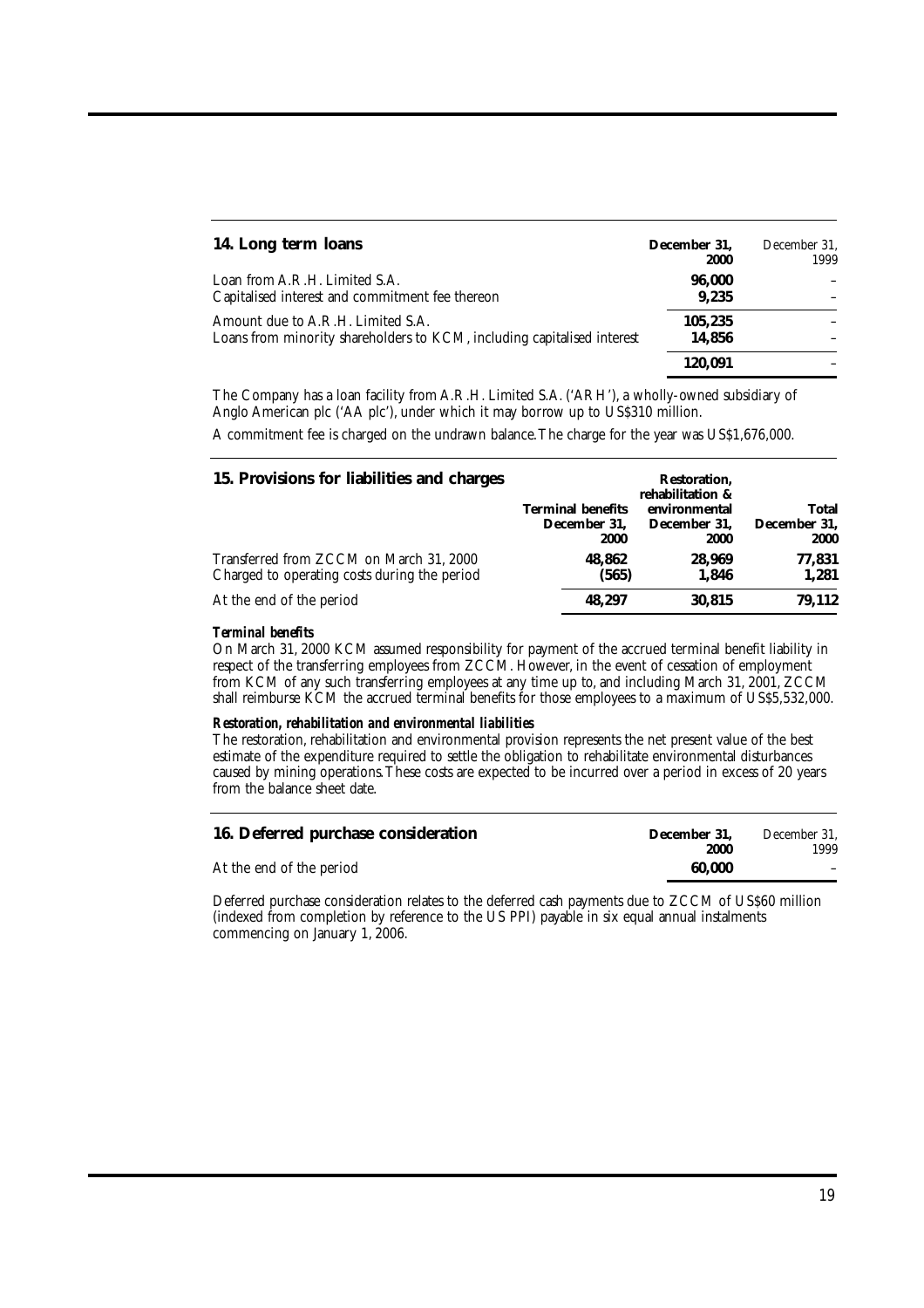# **Notes to the consolidated financial statements**

*continued*

*All amounts are expressed in thousands of US dollars unless otherwise indicated*

| 17. Capital                                                                                                                        | December 31. | December 31.       |
|------------------------------------------------------------------------------------------------------------------------------------|--------------|--------------------|
| Share capital<br><b>Authorised</b>                                                                                                 | 2000         | 1999               |
| $-130,000,000$ ordinary shares of BD\$0.24 each<br>- 50,000 deferred shares of BD\$0.24 each                                       | 31,200<br>12 | 31,200<br>12       |
|                                                                                                                                    | 31,212       | 31,212             |
| <i>Issued</i><br>$-122,559,900$ ordinary shares<br>$-50,000$ deferred shares                                                       | 29,414<br>12 | 29.414<br>12       |
|                                                                                                                                    | 29,426       | 29,426             |
| <b>Contributed surplus</b><br>Balance at the beginning of the period<br>Transfer to retained earnings to meet deficit (see Note 5) | 17,355       | 19,592<br>(2, 237) |
| Balance at the end of the period                                                                                                   | 17,355       | 17,355             |
| <b>Total capital</b>                                                                                                               | 46,781       | 46,781             |

#### **18. Obligations under Konkola Copper Mines PLC shareholders' agreement**

In terms of the KCM Consortium Agreement between ZCI, the International Finance Corporation (the 'IFC') and CDC Financial Services (Mauritius) Ltd, a subsidiary of the CDC Group plc ('CDC'), ZCI has granted to each of the other parties the right in defined circumstances to put to ZCI their entire investments in KCM, comprising both equity and loans.The put is exercisable if KCM fails to comply with environmental covenants, including the completion within two years of Final Environmental and Social Management Plans and achieving compliance with those final plans within three years of March 31, 2000.

The IFC and CDC each has a partial redemption right in certain circumstances in respect of its investment in KCM.The right is exercisable if either KCM fails to commence the Konkola Deep Mining Project (the 'KDMP') within 5 years of March 31, 2000 or it fails within 42 months of March 31, 2000 to achieve defined levels of production and operating costs. Redemption would entail the reduction in each of their investments to US\$10 million and would immediately cancel any undrawn portion of their commitments under the KCM Subscription and Shareholders' Loan Agreement ('SSLA').

#### **19. Acquisition of Konkola, Nchanga and Nampundwe operations**

On March 31, 2000 the Company's 65% owned subsidiary, KCM, acquired the Konkola and Nchanga Divisions of ZCCM and the Nampundwe mine.The fair value of assets acquired and liabilities assumed were as follows:

|                                                     | December 31. | December 31. |
|-----------------------------------------------------|--------------|--------------|
|                                                     | <b>2000</b>  | 1999         |
| Tangible fixed assets                               | 124,341      |              |
| <b>Stocks</b>                                       | 54.268       |              |
| Current liabilities                                 | (3,278)      |              |
| Terminal benefit liability                          | (48, 862)    |              |
| Restoration and environmental liabilities           | (28,969)     |              |
| Discount on fair value of assets acquired from ZCCM | (7,500)      |              |
| Total purchase consideration                        | 90,000       |              |
| Settlement of the purchase price:                   |              |              |
| Funded by ZCI                                       | 24,375       |              |
| Funded by minority shareholders of KCM              | 5,625        |              |
|                                                     | 30,000       |              |
| Deferred consideration to be paid by KCM (Note 16)  | 60,000       |              |
|                                                     | 90,000       |              |
|                                                     |              |              |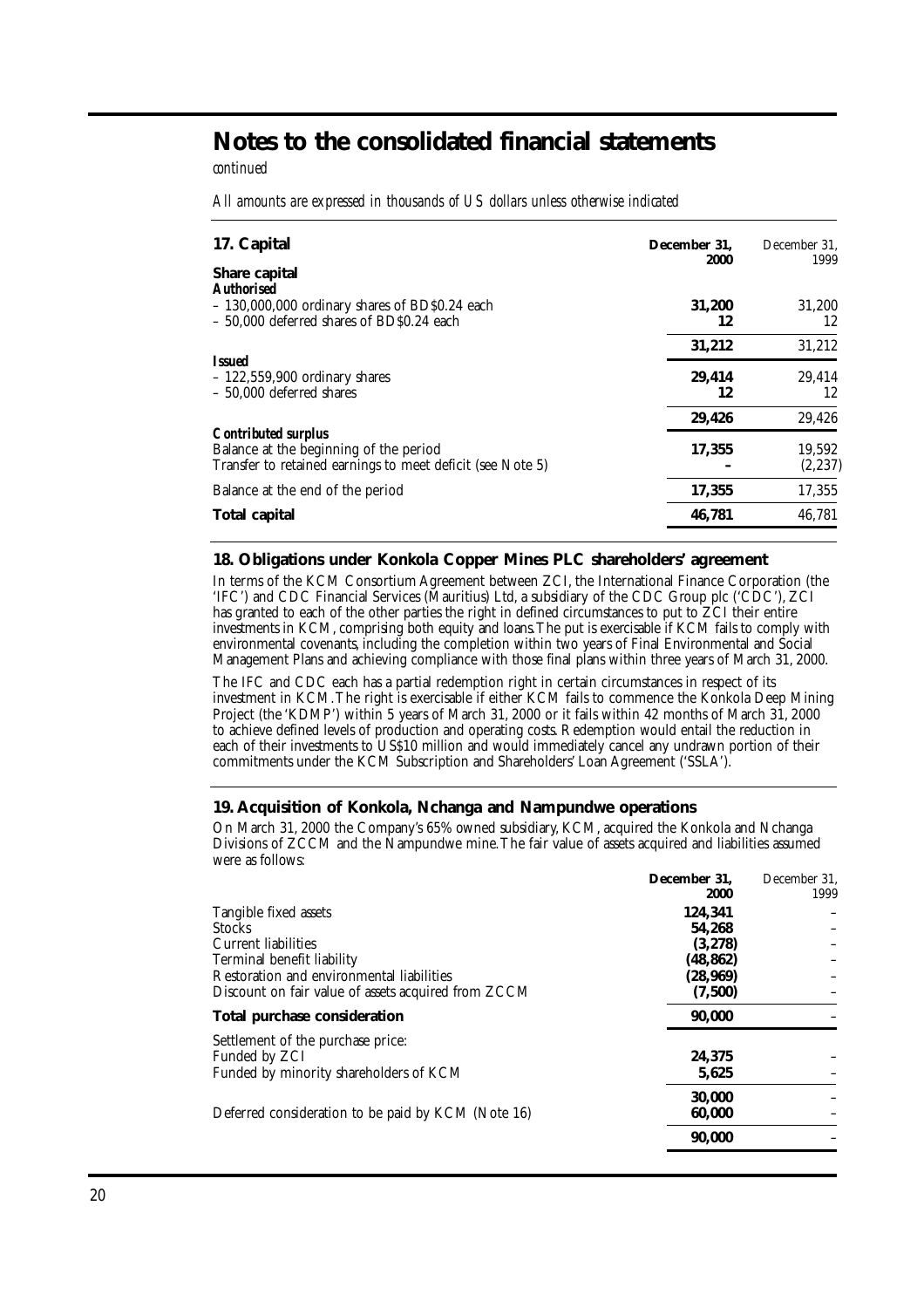# **20. Contingencies**

#### *SmelterCo asset option*

KCM has a call option to require ZCCM to transfer to KCM, by way of sale, all of the SmelterCo shares or assets at the option exercise price of US\$7 million. If the option is exercised, KCM will assume all liabilities other than those incurred in breach of the management agreement between Anglo Operations Limited, a subsidiary of AA plc, and SmelterCo dated March 31, 2000. KCM may exercise the call option at any time in the five year period to March 31, 2005. In the final two years the option is replaced by a right of first refusal if an offer is received by ZCCM from a third party.

### *KDMP call option*

KCM has granted to ZCCM a call option to require KCM, in certain circumstances, to transfer to ZCCM all of the assets formerly constituting the Konkola Division of ZCCM together with such improvements, additions and expansions as KCM may effect, including the assets comprising the KDMP. ZCCM may exercise the call option at anytime if KCM, not having raised the finance for the KDMP, fails to deliver the required notices under the Agreement, or, having raised the finance fails within six months thereof to proceed or continue with the development of the KDMP.

### **21. Related party transactions**

The Company has no established office or employees and in consequence utilises the administrative and financial services of Anglo American Luxembourg S.A. and the technical services of Anglo American Corporation of South Africa Limited ('AAC'), both wholly-owned subsidiaries of AA plc.

The Company has been charged US\$369,000 for these services (1999: US\$769,000), while KCM has been charged US\$5,593,000. In addition, the Konkola Project Consortium has been charged US\$745,000 (1999: US\$4,830,000) for technical services provided by AAC.

The Company has been charged US\$3,100,000 as a facility fee and US\$1,676,000 as a commitment fee in respect of the facility granted by ARH.

All these transactions were in the normal course of business and reflect the amount of the consideration established and agreed by the related parties.

### **22. Holding company**

The Company's ultimate holding company is AA plc, a company incorporated in the United Kingdom.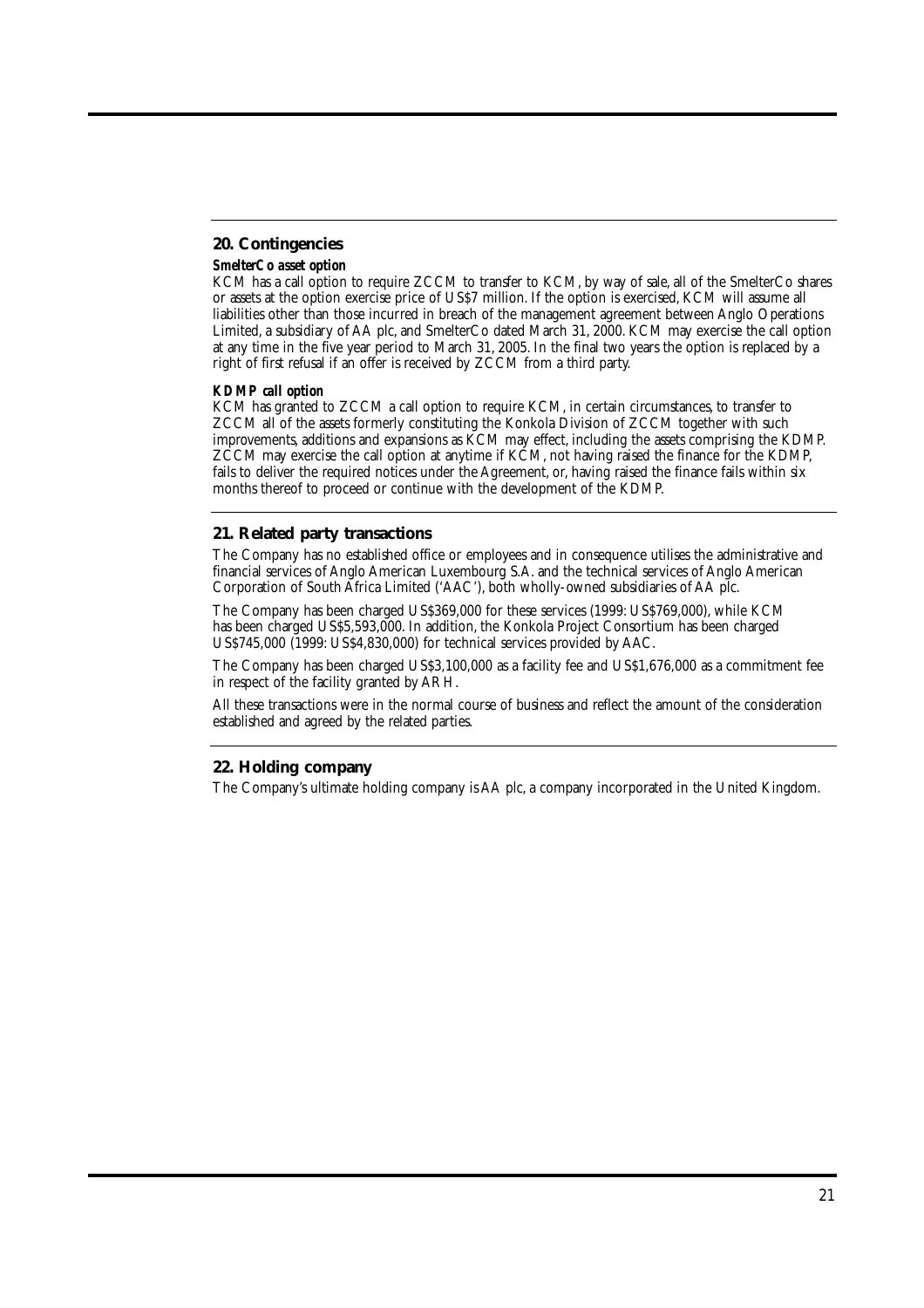# **Report of the auditors**

# **To the shareholders of Zambia Copper Investments Limited**

We have audited the consolidated statement of financial position of Zambia Copper Investments Limited as at December 31, 2000, and the consolidated statements of earnings, retained earnings and cash flow for the year then ended as set out on pages 11 to 21.These financial statements are the responsibility of the Company's directors. Our responsibility is to express an opinion on these financial statements based on our audit.

We conducted our audit in accordance with International Standards on Auditing.These Standards require that we plan and perform our audit to obtain reasonable assurance that the financial statements are free of material misstatement.An audit includes examining, on a test basis, evidence supporting the amounts and disclosures in the financial statements. An audit also includes assessing the accounting principles used and significant estimates made by management, as well as evaluating the overall financial statements' presentation.We believe that our audit provides a reasonable basis for our opinion.

In our opinion these consolidated financial statements present fairly the financial position of the group as at December 31, 2000 and the results of its operations and its cash flow for the year then ended in accordance with International Accounting Standards.

Deloitte & Touche *Chartered Accountants*

*Hamilton, Bermuda*

March 1, 2001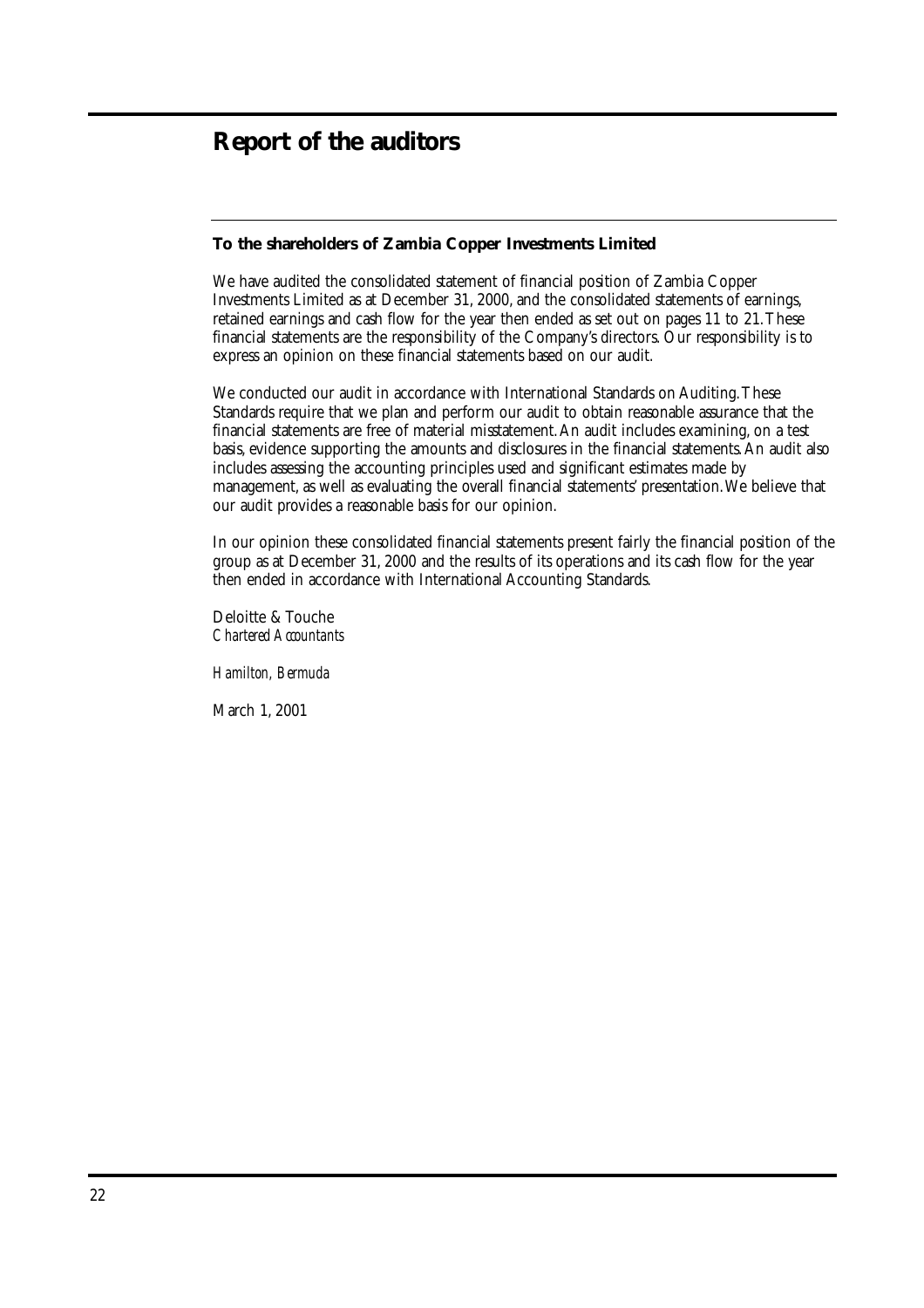# **Notice of Annual General Meeting**

Notice is hereby given that the thirty-first annual general meeting of the shareholders of Zambia Copper Investments Limited will be held at 9 rue Sainte Zithe, Luxembourg at 2.30 pm on Thursday, March 29, 2001 for the following business:

- 1. To consider the financial statements and the reports of the directors and auditors for the year to December 31, 2000.
- 2. To elect directors.
- 3. To reappoint Deloitte & Touche as auditors and to fix their remuneration.

A shareholder entitled to attend and vote at the meeting is entitled to appoint another person to attend and, on a poll, to vote instead of the shareholder.A proxy need not be a shareholder. A form of proxy is enclosed with this annual report.

By order of the board of directors

D A L Bennett *Secretary*

March 7, 2001

# **Shareholders' diary – calendar 2001**

Half-year report September Financial year-end<br>
Preliminary results<br>
February 2002 Preliminary results Annual report March 2002 Annual general meeting March 2002